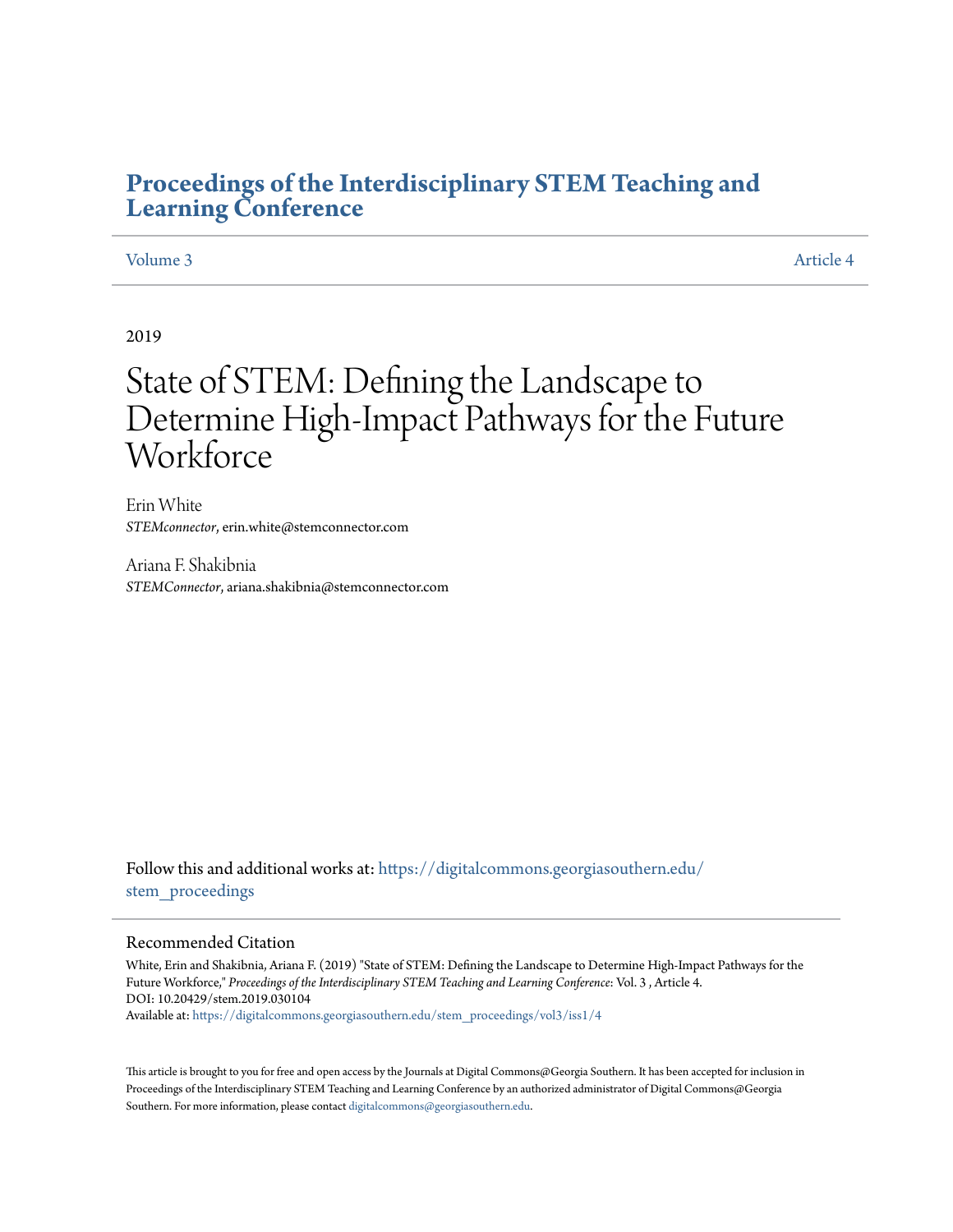# State of STEM: Defining the Landscape to Determine High-Impact Pathways for the Future Workforce

#### **Abstract**

This article attempts to address the workforce crisis with implications for economic competitiveness and national defense faced by America and the dichotomy of STEM needs and available employees. Businesses struggle to fill critical skilled roles in STEM occupations and thus suffer sluggish growth. In fact, some estimate up to 2.4 million STEM jobs go unfilled College graduates in STEM fields struggle to find jobs. STEM jobs have doubled as a proportion of all jobs since the industrial revolution. New jobs and entirely new fields are being created daily. Estimates suggest that 65 percent of children entering elementary school today will ultimately end up working in completely new job types that are not on our radar yet. More students are in college than ever before, and STEM graduates out-earn those in non-STEM fields 12-30 percent across all education levels. It seems impossible for both these narratives to be accurate. Yet, impossibly, they are both quite real. These two realities demand a greater understanding of the STEM talent ecosystem and a greater commitment to action. Both employers who have jobs to fill and job seekers are facing myriad confusing messages, options, and challenges. Considering this complexity, it is tempting to put our energy towards finding a single solution—the one program, metric, or organization that has all the answers. Since the National Science Foundation (NSF) coined the term "STEM" nearly two decades ago, we have seen an explosion in interest, investment, programs, research, and data all seeking such a solution.

#### **Keywords**

STEM, workforce, STEM Education, STEM Workforce

#### **Creative Commons License**

**[Creative](http://creativecommons.org/licenses/by/4.0/) This work is licensed under a** [Creative Commons Attribution 4.0 License.](http://creativecommons.org/licenses/by/4.0/) Attribution 4.0 License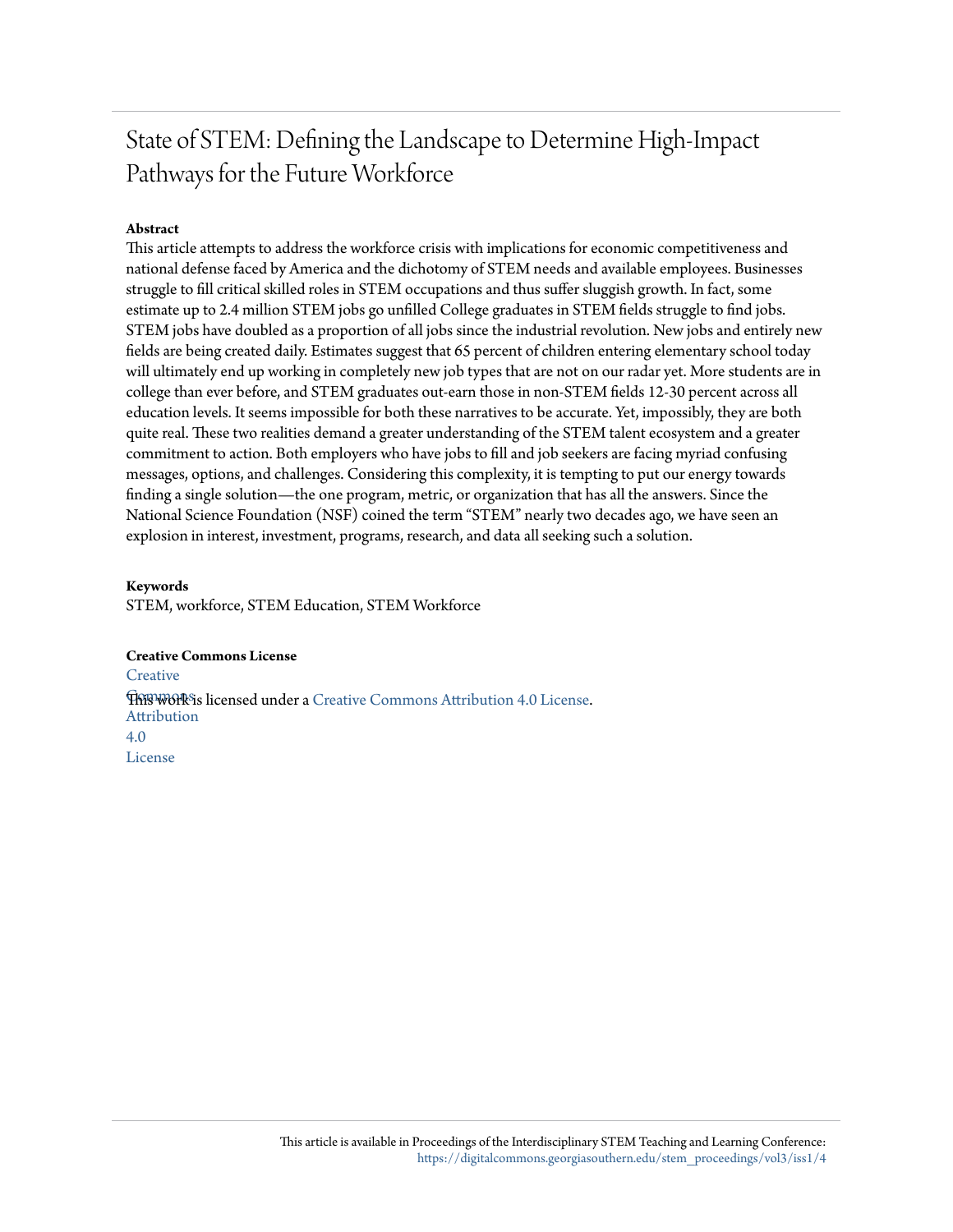State of STEM:

Defining the Landscape to Determine High-Impact Pathways for the Future Workforce

Author: Erin S. White

Contributor: Ariana F. Shakibnia

**STEMconnector**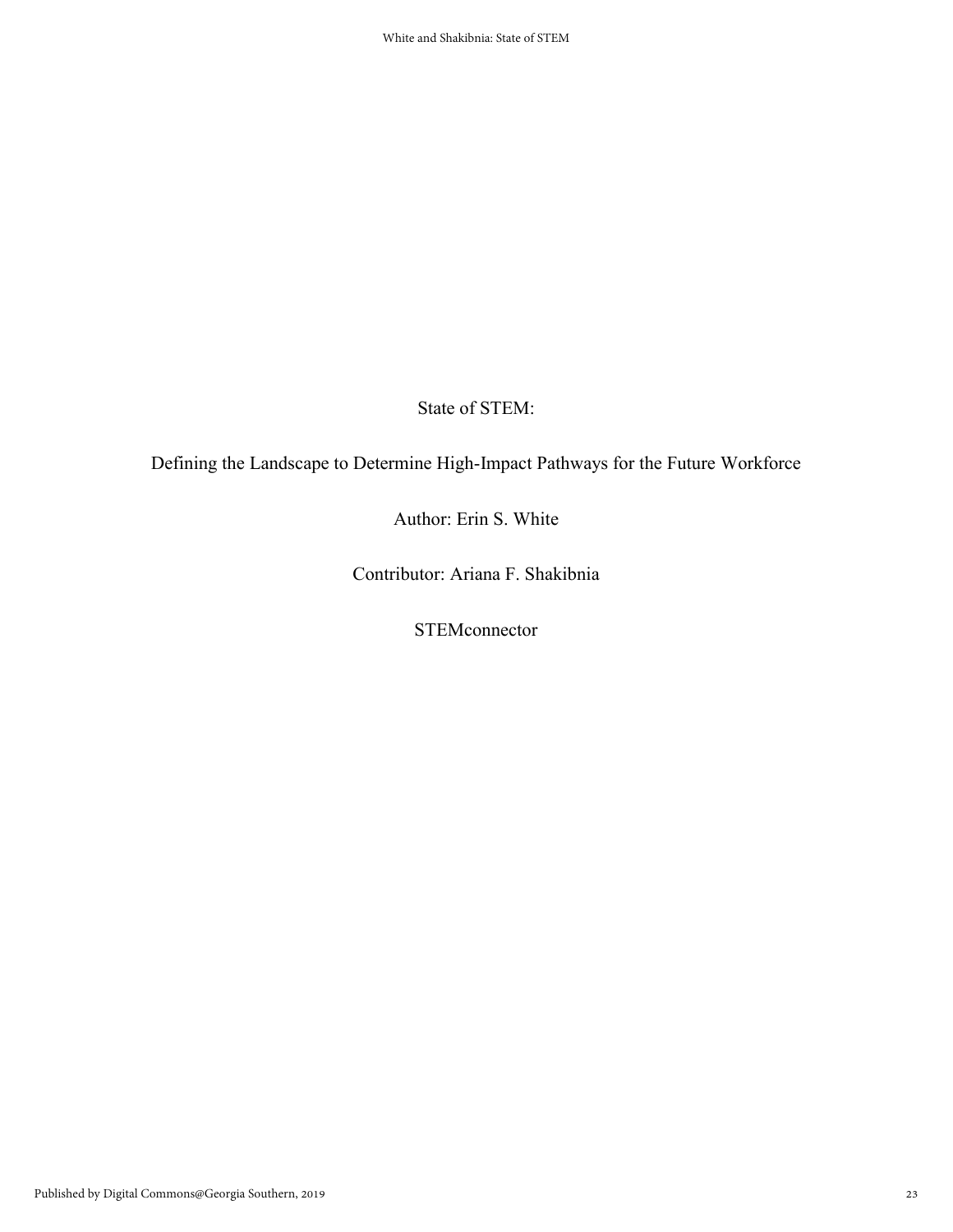#### **Introduction**

#### **What is the state of the STEM workforce?**

America is facing a workforce crisis with implications for economic competitiveness and national defense. Businesses struggle to fill critical skilled roles in STEM occupations and thus suffer sluggish growth. In fact, some estimate up to 2.4 million STEM jobs go unfilled ("The STEM Imperative," 2018). College graduates in STEM fields struggle to find jobs. Those without a postsecondary degree can barely achieve a family sustaining wage. Technology and automation are rendering human workers obsolete across industries (Korinek & Stiglitz, 2017; Autor & Salomons, 2018).

America is also on the cusp of a revolution in work, with technology fueling innovation and opportunity beyond our imaginations. STEM jobs have doubled as a proportion of all jobs since the industrial revolution. New jobs and entirely new fields are being created daily. Estimates suggest that 65 percent of children entering elementary school today will ultimately end up working in completely new job types that are not on our radar yet (Pethokoukis, 2018). Job seekers have more choice than ever before, and advanced skillsets are in demand. More students are in college than ever before, and STEM graduates out-earn those in non-STEM fields 12-30 percent across all education levels ("The STEM Imperative," 2018).

It seems impossible for both these narratives to be accurate. Yet, impossibly, they are both quite real (Xue & Larson, 2015; Kharas, 2017). These two realities demand a greater understanding of the STEM talent ecosystem and a greater commitment to action.

Both employers who have jobs to fill and job seekers are facing myriad confusing messages, options, and challenges. Considering this complexity, it is tempting to put our energy towards finding a single solution—the one program, metric, or organization that has all the answers. Since the National Science Foundation (NSF) coined the term "STEM" nearly two decades ago, we have seen an explosion in interest, investment, programs, research, and data all seeking such a solution. The field is asking questions in pursuit of this solution such as:

*What letter should be added to the STEM acronym?*

*How many jobs will robots take from humans?*

#### *Box 1*

**STEMconnector's definition of STEM** While we recognize that STEM stands for "Science, Technology, Engineering, and Math," we seek to expand our understanding of the definition beyond the acronym to include the set of knowledge, skills, and mindsets that all students and workers need to succeed in both middle- and high-skill jobs in the modern economy.

*Which jobs "count" as STEM jobs?*

*How big is the STEM talent gap?*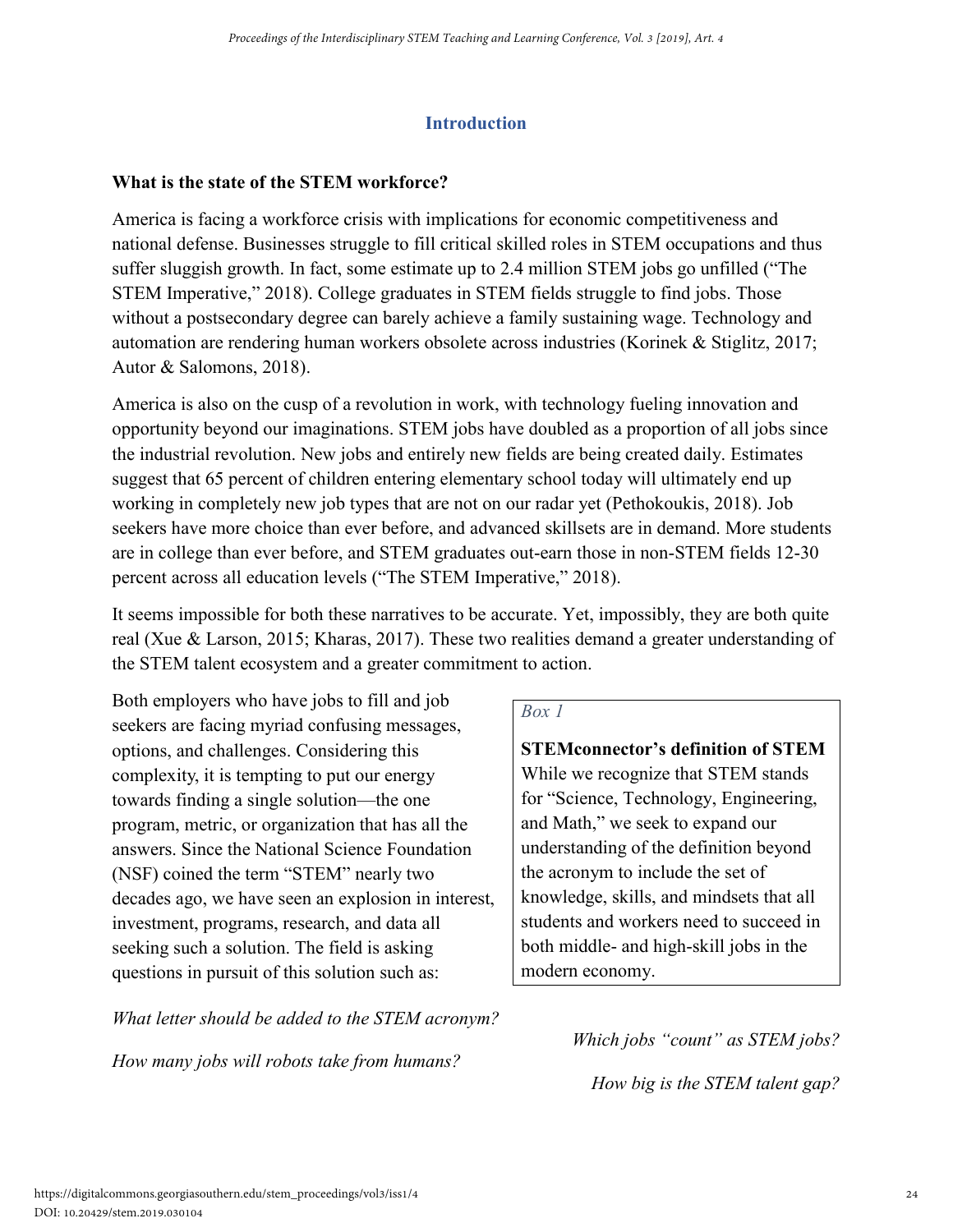These questions, which may seem reasonable, have not addressed the systemic challenges. Seeking answers to these questions has led us to build systems of incentives, practice, and narrative over time that interact to create the outcomes we now see—outcomes that do not serve anyone well or fully.

"Why define a target that's always moving? Let's not spend our time defining STEM, but rather spend it collaborating and taking action that gets us to the goal we share: a more robust STEM workforce." Justina Nixon-Saintil Director, Corporate Social Responsibility Verizon Foundation

(Kharas, 2017).

These questions also isolate and divide at a time when we need all sectors and systems working together in coordination, focused on closing talent gaps. That daunting yet essential work is about recognizing that every student, every job seeker must be equipped with the set of knowledge, skills, and mindsets we associate with STEM.

These questions serve as a distraction for companies, funders, educators, policymakers, students, and job seekers. They distract from the questions that, if pursued, could lead to real transformation for business and for society. Many of the current questions—particularly those seeking to name skills or number of jobs—are also "probably unanswerable"

"Creating an adaptable, STEM-ready workforce requires full participation not just of the student or job seeker, but of all those who influence their outcomes, including educators, employers, families, non-profits, and funders. Success requires an intentional and collaborative approach." Drew Glassford Director, Strategic Initiatives Boy Scouts of America

Asking different questions will lead us from incremental progress to impact at scale, creating economic value and social impact.

*What skills do we need to build in all students, so they are ready for today's careers and prepared to adapt for those of the future?*

> *How can we create more connected and relevant pathways through learning and working?*

*How can we move from discussion of diversity, equity, and inclusion in the STEM workforce to tangible results?*

> *How can we better align sectors, respecting separate objectives while working toward common goals?*

These questions embrace the complexity of the modern workforce and the STEM talent ecosystem. STEMconnector seeks to use this report as a framework to create discussion and catalyze action around these questions.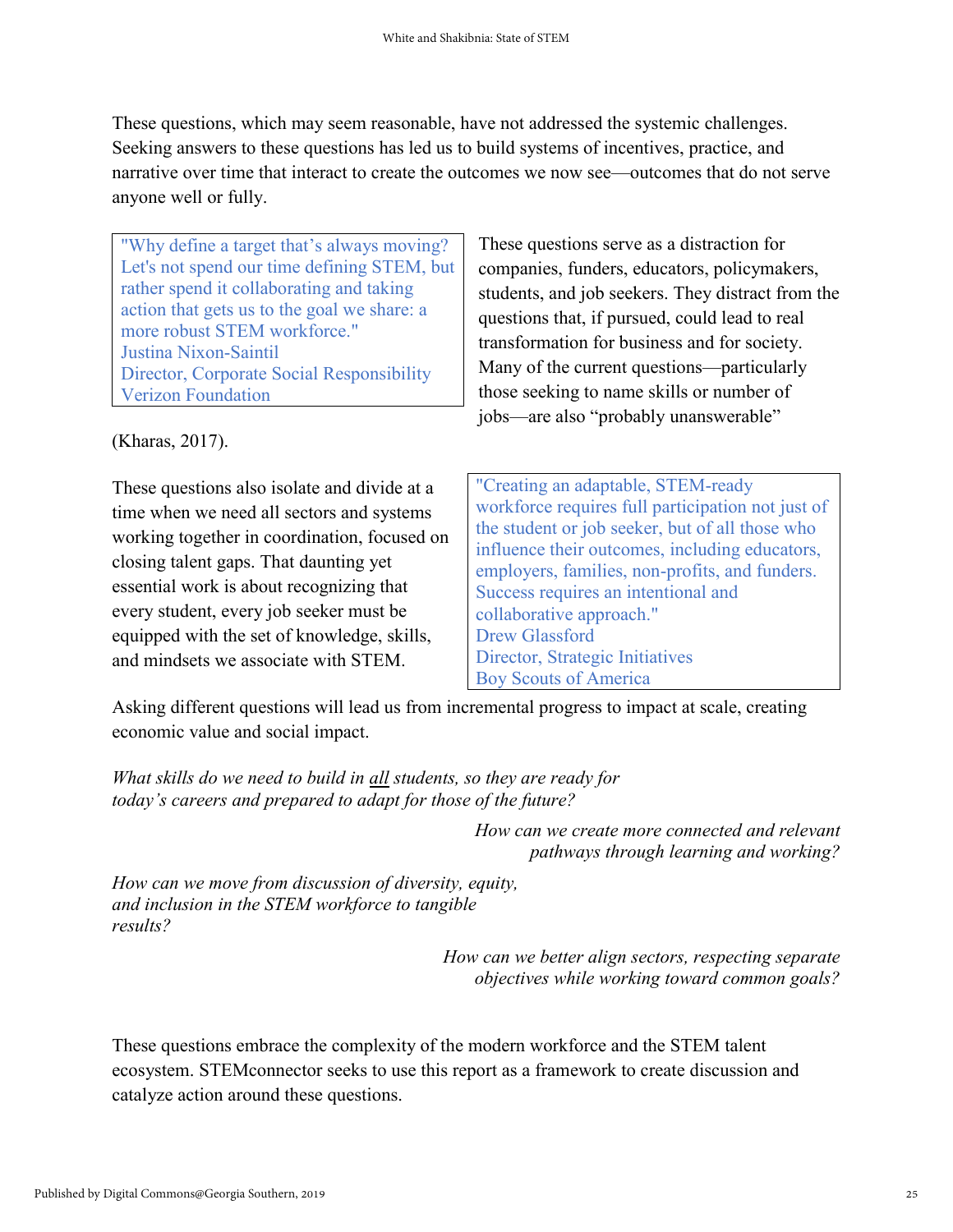#### **"Why** *now***?" you may ask. Haven't we written enough about this topic already?**

We have reached a moment in time where STEM is not set apart from the world, but rather influences every aspect of our education, work, and community life. There were no touchscreen phones in the room nearly two decades ago as the NSF met and created the term "STEM." The public education system did not serve nearly the diversity of students it does

"STEM is about creating opportunity for businesses and for individuals to drive the innovation that will transform the world." Balaji Ganapathy Head of HR Workforce Effectiveness Tata Consultancy Services

today. The pace of change in technology has accelerated, and we have seen more progress over the last five years on automation and Artificial Intelligence (AI) than in the previous 50 (Manyika, 2017).

Individuals, organizations, and systems surrounding STEM must move into this new reality to solve today's challenges and embrace tomorrow's opportunities.

*"The future competitiveness of the United States in an increasingly interconnected global economy depends on the nation fostering a workforce with strong capabilities and skills in STEM."- The National Academy of Sciences ("Developing a National Workforce Strategy," 2016)*

In Section II, we describe the STEM ecosystem and reveal the complexity of relationships within and across sectors. This allows us, in Section III, to more fully interpret the challenges and disconnections in education and work and to reconsider the real drivers and gaps. Section IV lays out a framework for action and proposes pragmatic and effective solutions that inform organizational practice and investment.

| ٧<br>× | ٠ |
|--------|---|
|--------|---|

#### **Key readings on the future of work**

- 1. *A future that works: Automation, employment, and productivity.* James Manyika, Michael Chui, Medhi Miremadi, Jacques Bughin, Katy George, Paul Willmott, and Martin Dewhurst. McKinsey & Company.
- 2. *Digitalization and the American Workforce*. Sifan Liu, Siddharth Kulkarni, Mark Muro, and Jacob Whiton. Brookings Institution.
- 3. *The Future of Jobs and Jobs Training.* Janna Anderson and Lee Rainie. Pew Research Center.
- 4. *Navigating the future of work: Can we point business, workers, and social institutions in the same direction?* Josh Bersin, John Hagel, and Jeff Schwartz. Deloitte.
- 5. *How Technology Is Destroying Jobs.* David Rotman. MIT Technology Review.
- 6. *The Future of Jobs: Employment, Skills and Workforce Strategy for the Fourth Industrial Revolution*. World Economic Forum.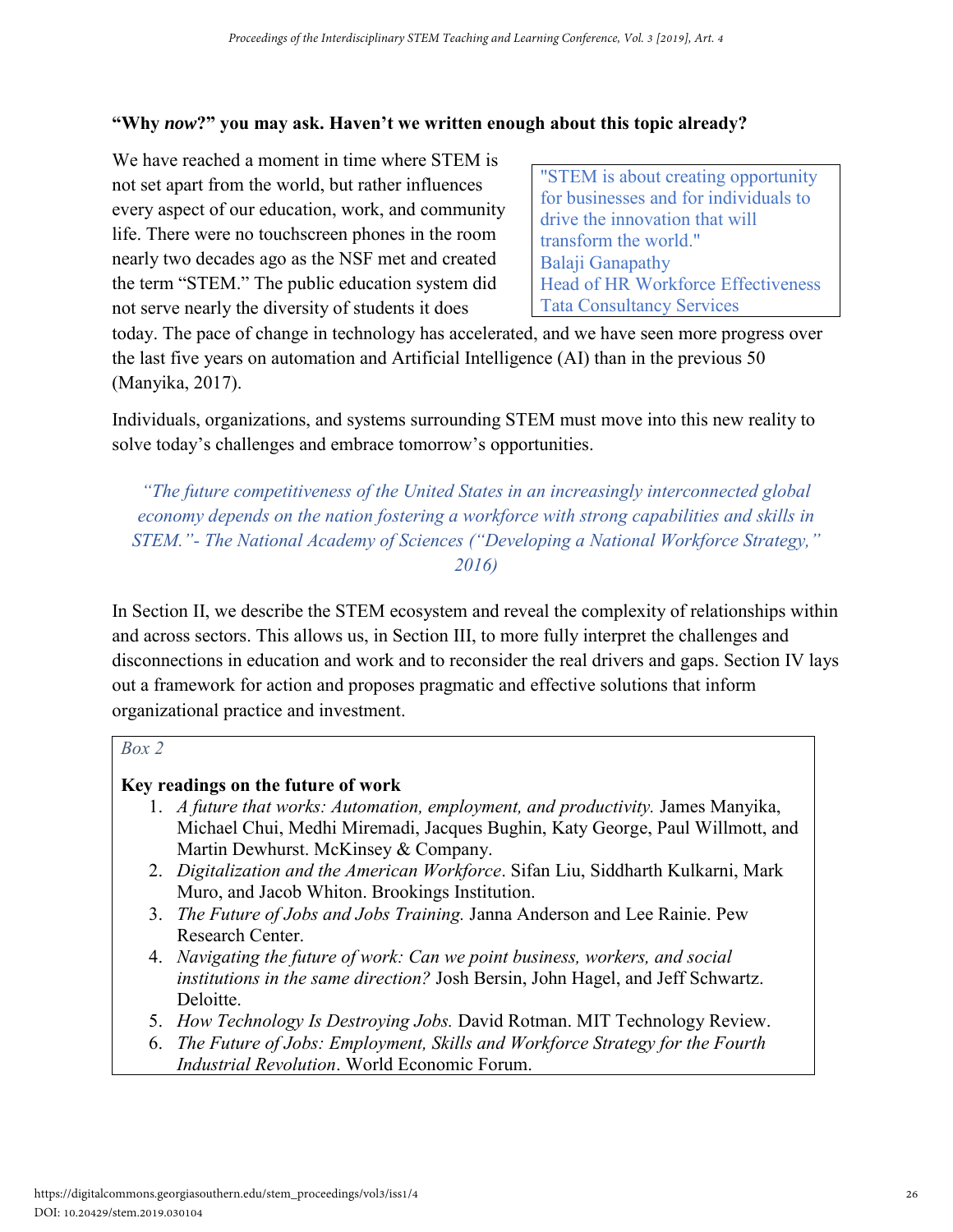#### *Box 3*

#### **Key sources of STEM data**

Data is a challenge in this topic area. As the STEM talent gap is about education, work, economy, technology, and more, we must use a variety of sources to speak to those different elements of the STEM challenge when describing the STEM ecosystem.

- 1. **National Science Foundation (NSF):** The NSF supports research and education in science and engineering, and their National Science Board produces the annual Science & Engineering Indicators dashboard.
- 2. **Burning Glass:** With its artificial intelligence technology, Burning Glass analyzes hundreds of millions of job postings and real-life career transitions in order to provide insight into labor market patterns.
- 3. **U.S. Bureau of Labor Statistics (BLS**): As part of the U.S. Department of Labor, the BLS is the principal federal agency responsible for measuring labor market activity, working conditions, and price changes in the economy.
- 4. **National Center for Education Statistics (NCES**): The NCES collects and analyzes education data from pre-kindergarten through postsecondary education, including STEM-related disciplines.
- 5. **Pew Research Center:** The Pew Research Center polls students and employees along the STEM talent pipeline, measuring interest and retention in STEM fields as well as barriers present along the pipeline that may deter people from pursuing STEM careers, namely pay inequity and a lack of diversity.
- 6. **Gallup, Inc.:** Gallup conducts an annual student survey capturing student goals, engagement, and other variables, with nearly five million completes since its inception in 2009.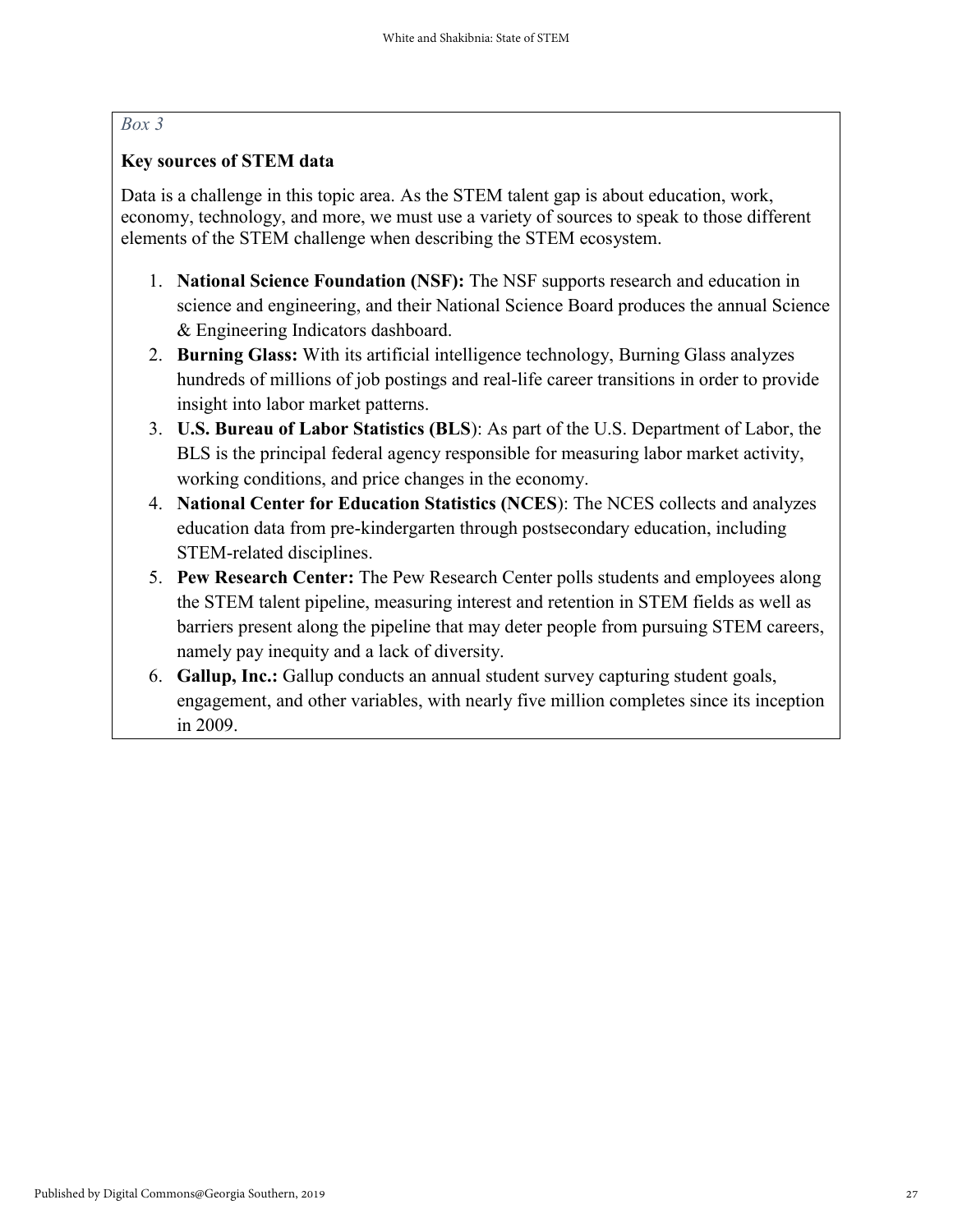# **The STEM Ecosystem**

The STEM ecosystem is the set of systems, organizations, individuals, and forces that shape the experience and outcomes of those who interact with them. The first step in unpacking the complexity of the STEM ecosystem is to define its major subsystems and their elements, connections, and functions.

This section of this report is descriptive, and the implications of this current landscape will be explored in Sections III and IV. Any given map can be applied at a hyper local level (a single

"We believe it's critical to understand and catalyze action in state-level systems in order to achieve greater impact in the STEM talent space." The Honorable Regina B. Schofield Director, Corporate Engagement & Education Battelle

community) or a national level. All of them take a human-centered design approach, which means that each sub-system map puts a person—a K-12 student, a postsecondary student, or an employee—at the center. The most proximate actors to the student or employee are the most influential in his or her pathway.

This set of system maps is designed as a defined starting point, though we will continue to build them out in greater detail across 2018 using a digital platform. This online, interactive platform will allow our members to access greater detail on each element of the system, providing a valuable tool to guide investments. Understanding this system in greater detail reveals how prospective solutions fit into the whole, producing more systemic and less isolated progress.

Figure 1 is a base map of the STEM ecosystem, including three main sub-systems, also known as sectors. Within each sector are different organizations and individuals who influence the overall outcome.

- K-12: Refers to education from early childhood through high school graduation.
- Postsecondary: Refers to all educational experiences beyond secondary or high school.
- Employer: Refers to the organizations that provide jobs, including those in the private sector (i.e., companies) and the public sector (i.e., government).

Figure 1 also lists forces or influences that place pressure on the sub-systems by producing embedded incentives, guidelines, and beliefs. These forces include:

- Technology: Includes both personal and organizational technologies. In a June 2015 Fortune 500 survey, 72 percent of CEOs reported that keeping up with rapidly changing technology is their number one challenge ("500 CEO Survey," 2015).
- Macroeconomy: Includes consumption, trade, immigration, unemployment, monetary policy, and others.
- Policy: Includes legislative or administrative bodies and actions at the local, state, and national levels.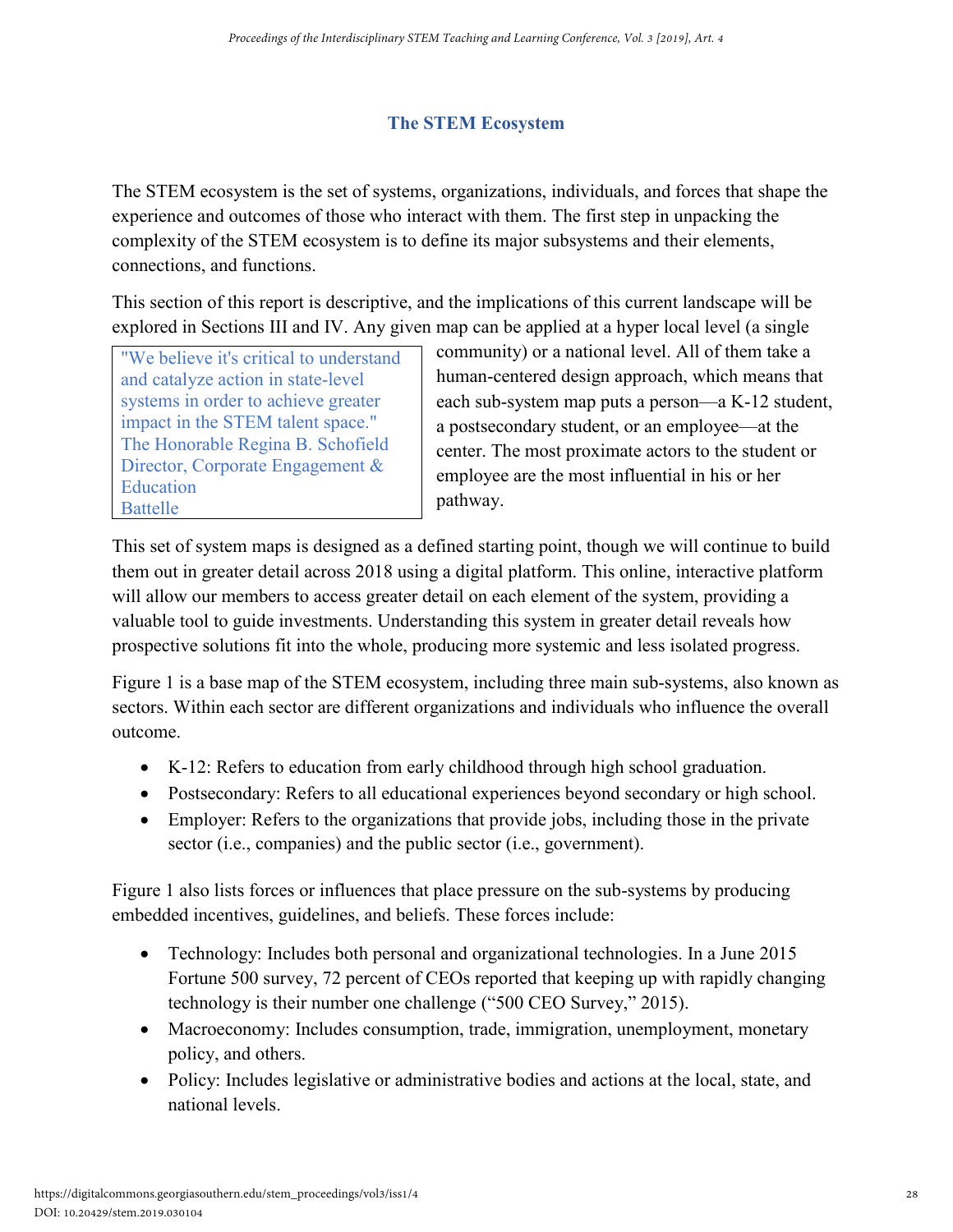- *Figure 1. STEM Ecosystem Base Map* Policy Technology Employer  $K-12$ Postsecondary Media Macroeconomy
- Media: Includes digital media such as social media, as well as traditional press.

#### *Box 4*

#### **Three technology trends influencing the STEM workforce**

- **1. Automation:** robots, computers, or other technologies performing physical or cognitive work activities often previously conducted by humans (Bughin, et al., 2017).
- **2. Digitalization or digitization:** the diffusion and use of digital technologies and information into nearly every business across operations, assets, and worker activity. It can be considered a form of automation (Kulkarni, Muro, & Whiton, 2017).
- **3. Artificial intelligence:** technology that appears to emulate human performance or intelligence by learning, appearing to understand complex content, and performing routine and non-routine tasks (Gartner, 2017; Bughin et al., 2017).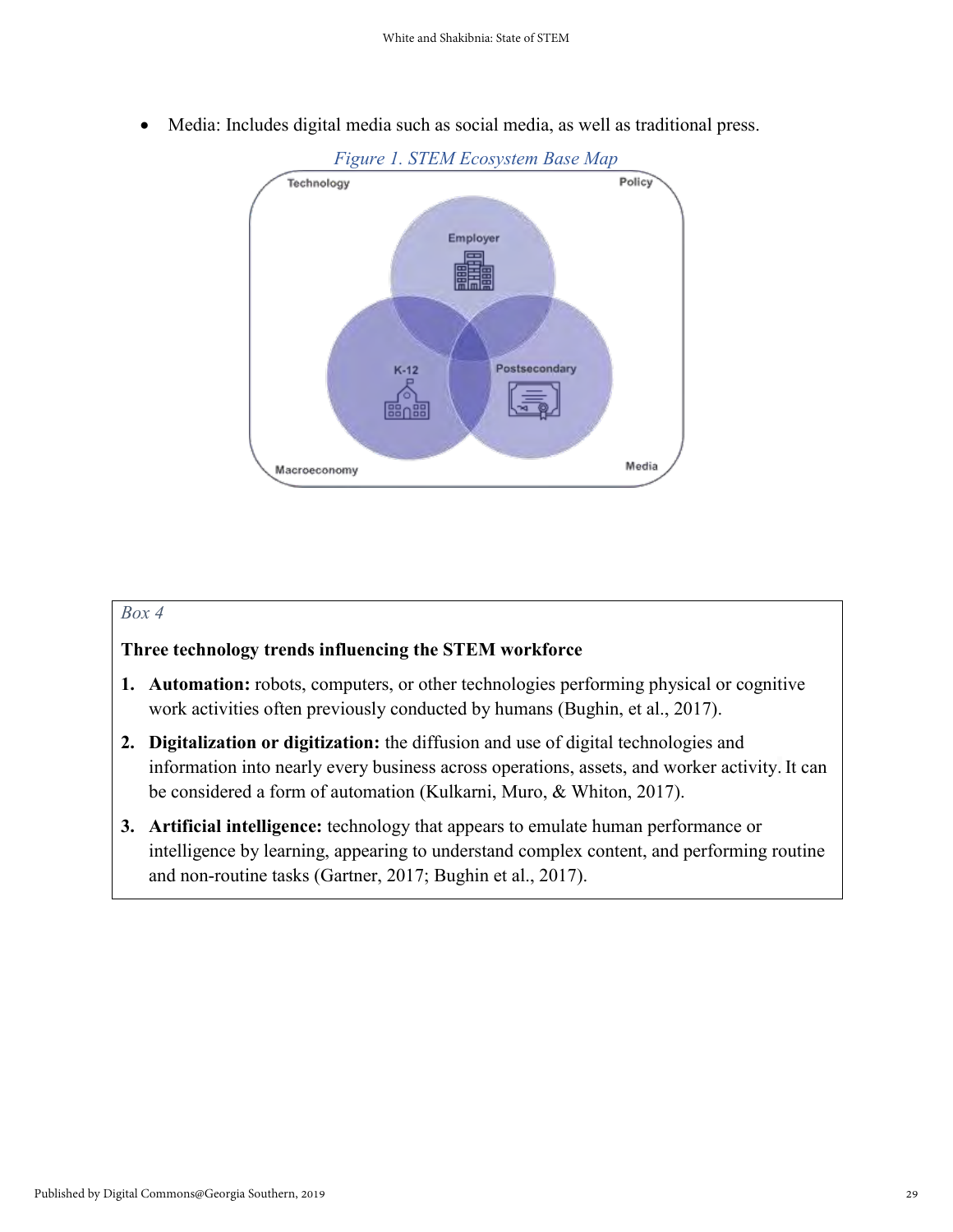Figure 2 displays some of the issues and trends that impact the STEM ecosystem. Areas where two subsystems come together are particularly ripe for solutions grounded in partnership across sectors. The one space where all three systems come together is for communitybased cradle to career initiatives, bringing together actors across sectors to create more clear, connected, and flexible pathways through learning and into the workforce.

"We need system-wide transformation at scale —not just a one-off program—to solve our STEM talent challenge." Al Bunshaft Senior Vice President, Global Affairs, Americas, Dassault Systémes President, The Dassault Systémes U.S. Foundation



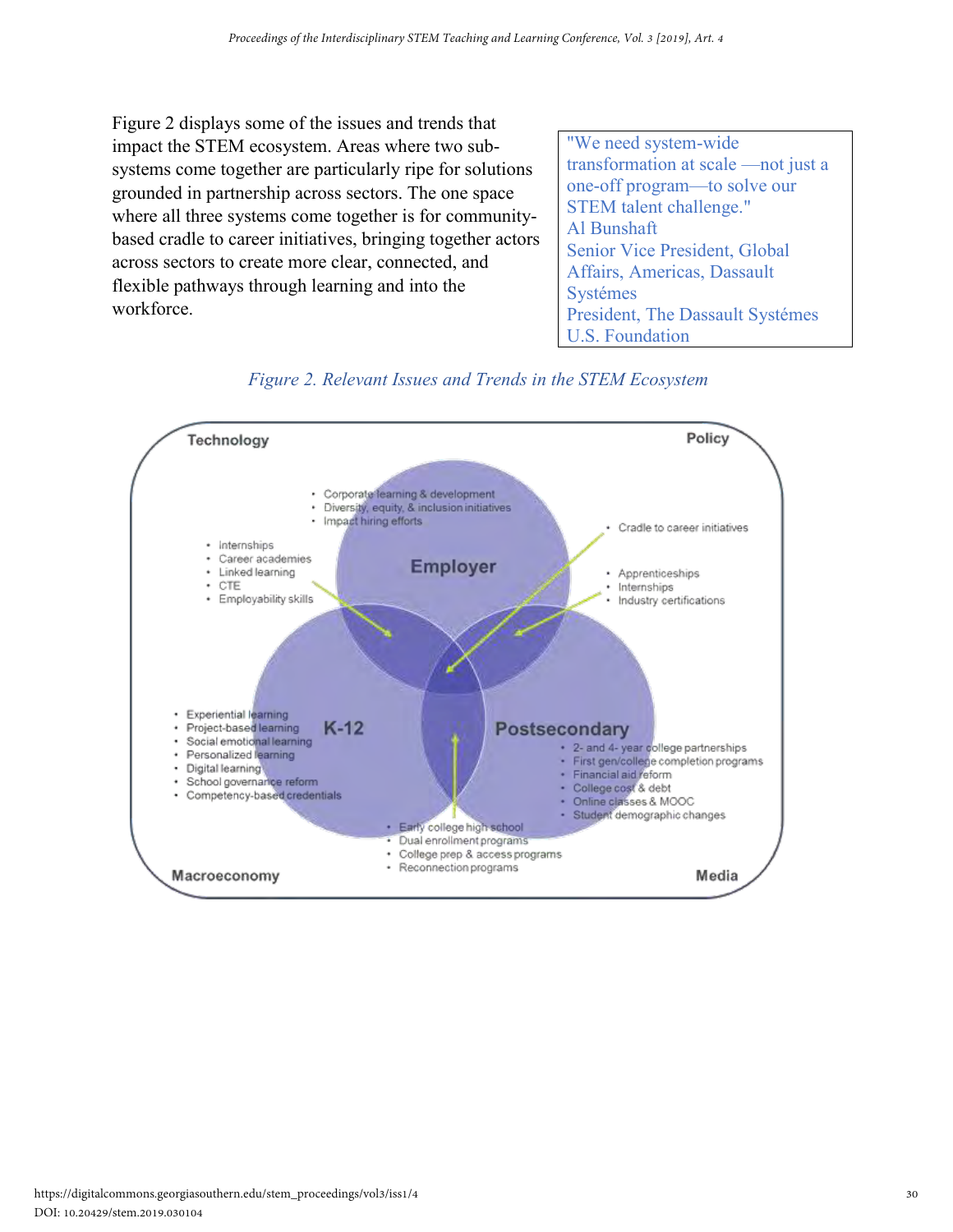# K-12

The K-12 education system is growing in scope and scale. In the fall of 2017, a total of 55.9 million students attended school from pre-kindergarten through  $12<sup>th</sup>$  grade. Of these, 35.6 million were in prekindergarten through grade 8 and 15.1 million were in grades 9 through 12. An additional 5.2 million students attended private elementary and secondary schools ("Table 98," 2012).

These students are served by state and local systems encompassing 13,625 school districts, with over 127,000 public and private schools that employ over 3.7 million teachers ("Table 98," 2012).

Figure 3 represents the system surrounding a single student in the K-12 system, who is influenced by both the school institution as well

"We must appreciate and harness the power of the classroom to drive impact. To do so, educators and administrators in K-12 must more fully understand how the world of work has changed." Dr. Cindy Moss Vice President, Global STEM Initiatives Discovery Education

as home and community settings. The people/stakeholders closest to the student are the strongest influences.



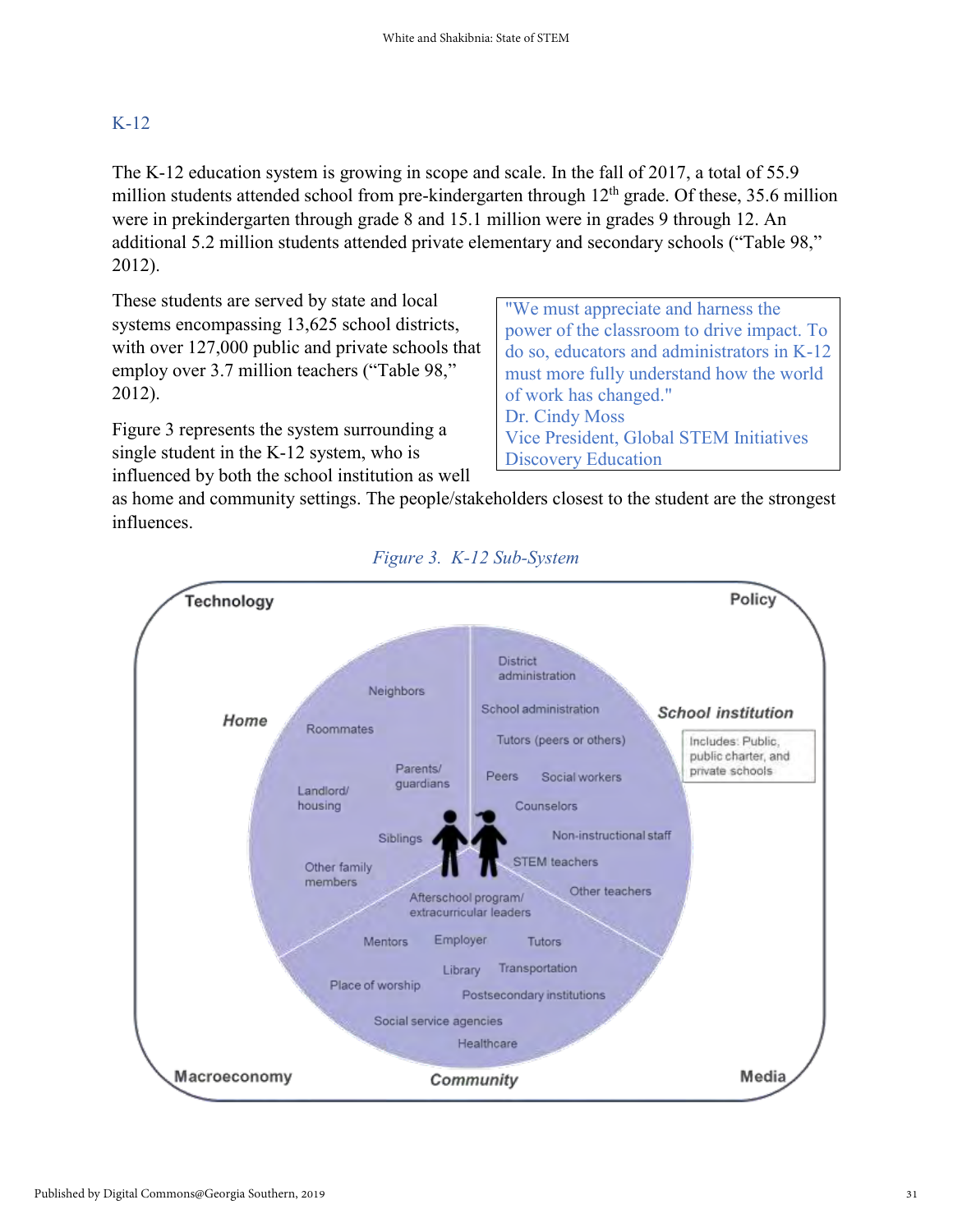## Postsecondary

The postsecondary education system comprises a plethora of different institutions, credentials, and students, as seen in Figure 4 below. The people/stakeholders closest to the student are the strongest influences.

There are over 7,000 postsecondary institutions in the U.S., educating over 20 million current students. Public, non-profit institutions enroll 70 percent of students, yet represent less than 30 percent of the total number of institutions (Columbus & Cooper, 2017).

There is no single "average" profile of a college student. Over 25 percent of all undergraduate students, or 4.8 million

"Traditionally, we have determined what skills you have via the credentials you hold from a degree granting institution. While that still holds true, we're also seeing a growth of entrepreneurial organizations that can more quickly identify and teach the skills that students and job seekers need to compete for today's jobs." Andy Smarick Morgridge Fellow in Education Studies American Enterprise Institute

students, are raising dependent children (Gault, Reichlin, & Roman, 2014). Nearly 30 percent are age 25 or older ("Table 303.50," 2016). Most college students work, and 40 percent of undergraduates work at least 30 hours a week (Carnevale et al., 2015).

Despite the growth in the number and type of education options, along with college access programs, there remain nearly five million young people between ages 16 and 24 who are out of school and out of work—nearly one in seven youth in that age group ("Opportunity Index," 2017).



### *Figure 4. Postsecondary Sub-system*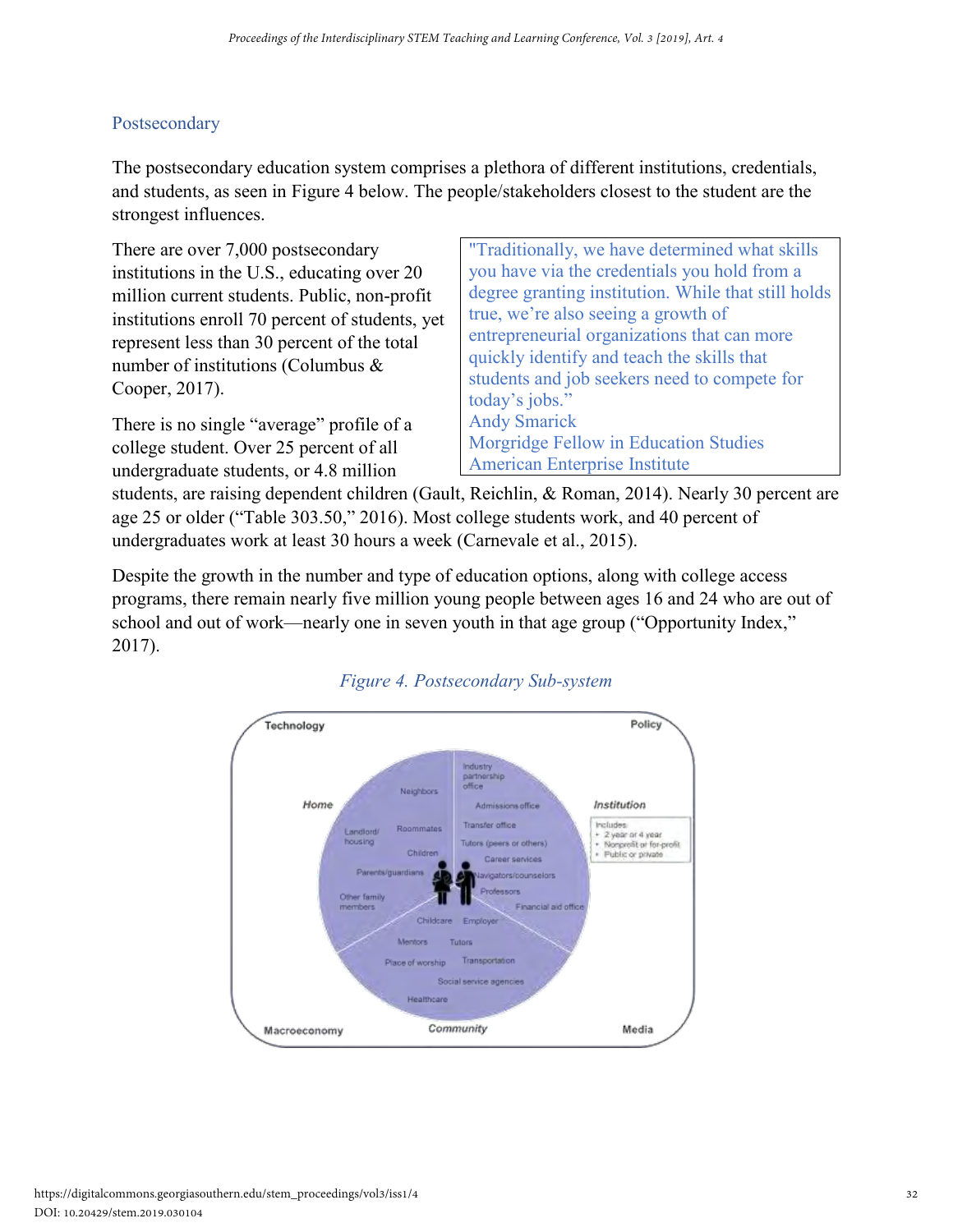#### **Employers**

There are over 7.6 million enterprises who employ workers in the United States, with small- and mediumsized businesses (those with 500 or fewer employees) employing nearly 50 percent of the total United States workforce ("Quick Facts," 2017; "U.S. Small Business," 2016). In 2015, startup or young firms (those less than six years old) accounted for 11 percent of employment and 27 percent of jobs creation. Firms more than 25 years old accounted for 48 percent of jobs creation ("Startup Firms," 2017).

New jobs will be added in the next decade in occupations that reflect the technology changes in our world (such as computer sciences), and in occupations that reflect the aging demographics: five of the 10 jobs projected to grow fastest in the next 10 years are in health care and elderly assistance (Thompson, 2017). Jobs for people with bachelor's degrees are projected to "We must ask, how are we *as companies* taking the responsibility to prepare the current and future workforce for the jobs that are just around the corner?" Lori Beer Chief Information Officer J.P. Morgan Chase & Co.

"Employers continue to approach hiring with the same mindsets and practices, yet the job-seeking population and the nature of work have changed." Johnny Taylor President & CEO Society for Human Resource Management

grow twice as fast as jobs for people with just high school degrees (Thompson, 2017). New research suggests that automation may be creating more jobs than it makes irrelevant; however, wages appear to be stagnant (Autor & Salomons, 2018).

Figure 5 represents this system of employers, including both private and public sector entities. The people/stakeholders closest to the student are the strongest influences.

*Figure 5. Employer Sub-System*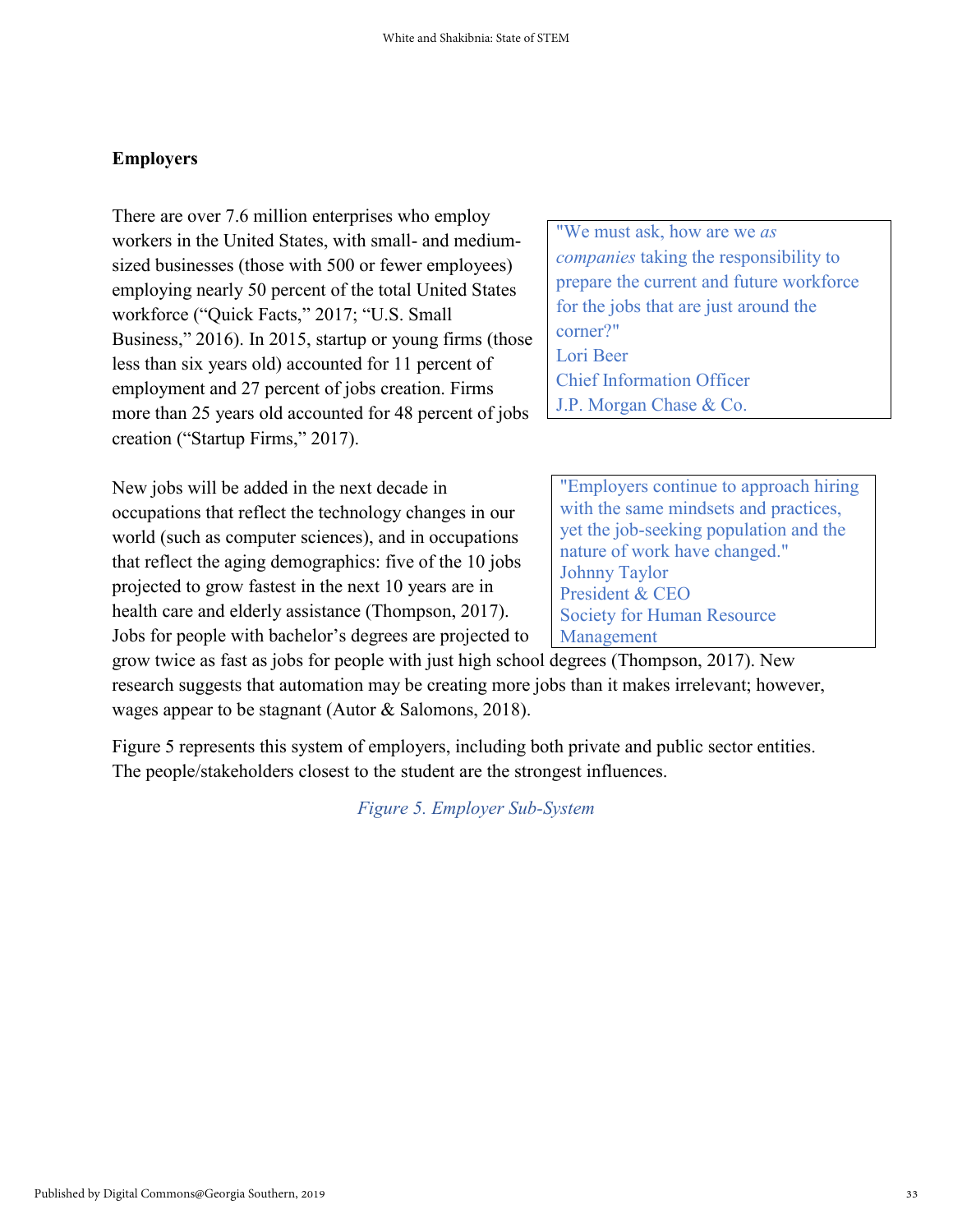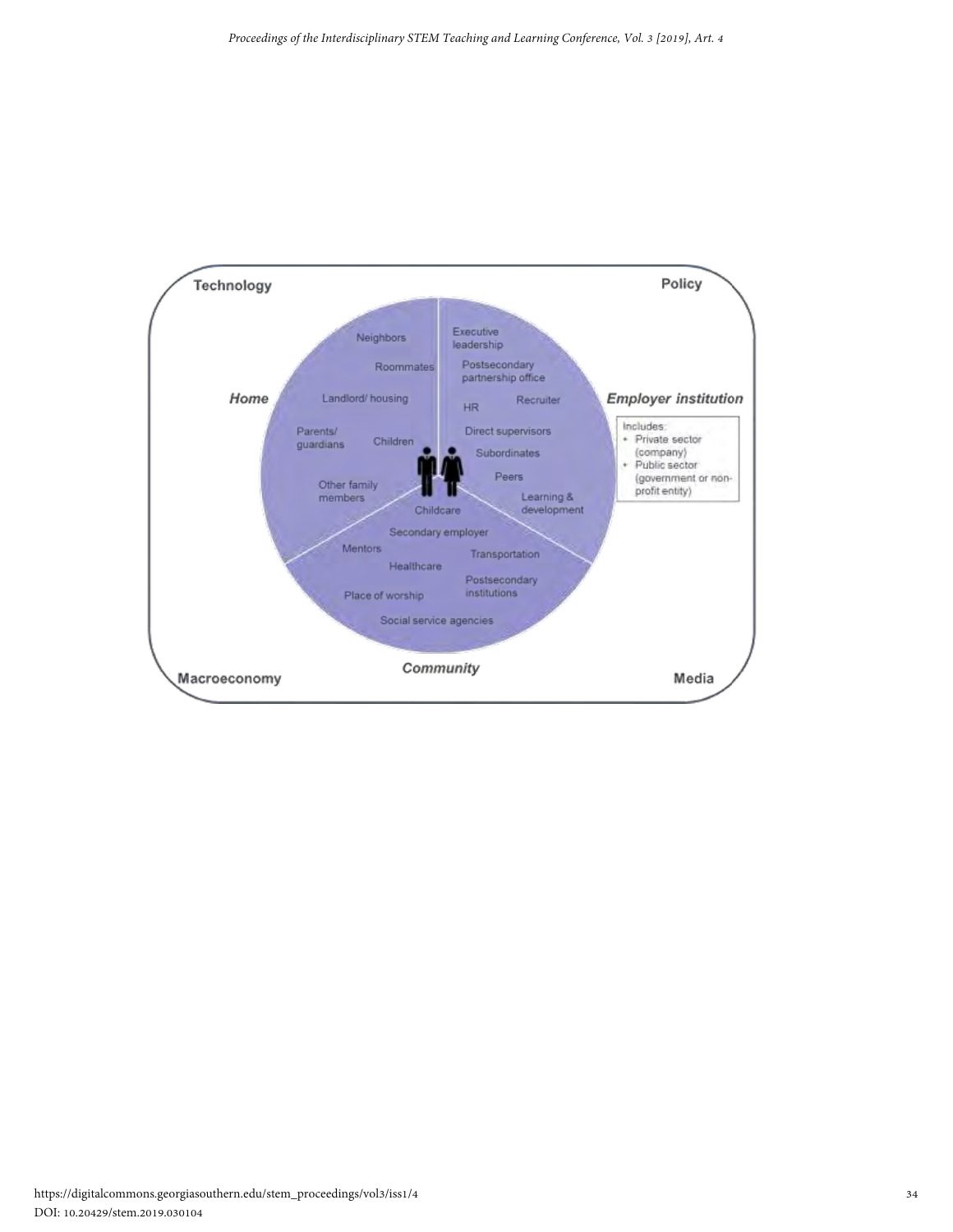#### **The STEM Talent Gaps**

The complexity of the STEM workforce ecosystem means it is challenging to quantify the STEM jobs available today and those that will be available in the future, along with the number of workers ready and able to take on those positions. The best definition of the "surplus or shortage" of STEM workers question came from the National Science Foundation in 2016:

> *Close study…reveals that there is no straightforward "yes" or "no" answer to whether the United States has a surplus or shortage of STEM workers. The answer is always "it depends." It depends on which segment of the workforce is being discussed and where. It also depends on whether "enough" or "not enough STEM workers" is being understood in terms of the quantity of workers; the quality of workers in terms of education or job training; racial, ethnic or gender diversity, or*

*some combination of these considerations ("Revisiting the STEM Workforce," 2015).*

As we stated at the outset, this research is not designed to count how many STEM jobs exist, nor how many qualified workers present themselves for those jobs. Rather, we seek to describe the STEM ecosystem and name its nuances in order to create a framework for action.

#### *Box 5*

#### **Three nuanced readings on the STEM talent gap**

- 1. *Revisiting the STEM workforce.* National Science Board. National Science Foundation.
- 2. *STEM crisis or STEM surplus? Yes and yes*. Richard C. Larson and Yi Xue. Bureau of Labor Statistics.
- 3. *STEM*. Anthony Carnevale, Michelle Melton, and Nicole Smith. Georgetown University's Center on Education and the Workforce.

As such, we have uncovered five critical gaps in the STEM workforce and the overall workforce of the future:

- **1. Fundamental Skills Gap:** industry and education have identified skills that young people need to succeed as lifelong workers and active citizens, but not enough young people are developing that foundation.
- **2. Belief Gap:** young people, and adults around them, hold incorrect beliefs about the aptitude or traits young people must have to belong and thrive in STEM fields.
- **3. Postsecondary Education Gap:** the new knowledge economy requires credentials beyond a high school diploma, but not enough young people are earning those credentials.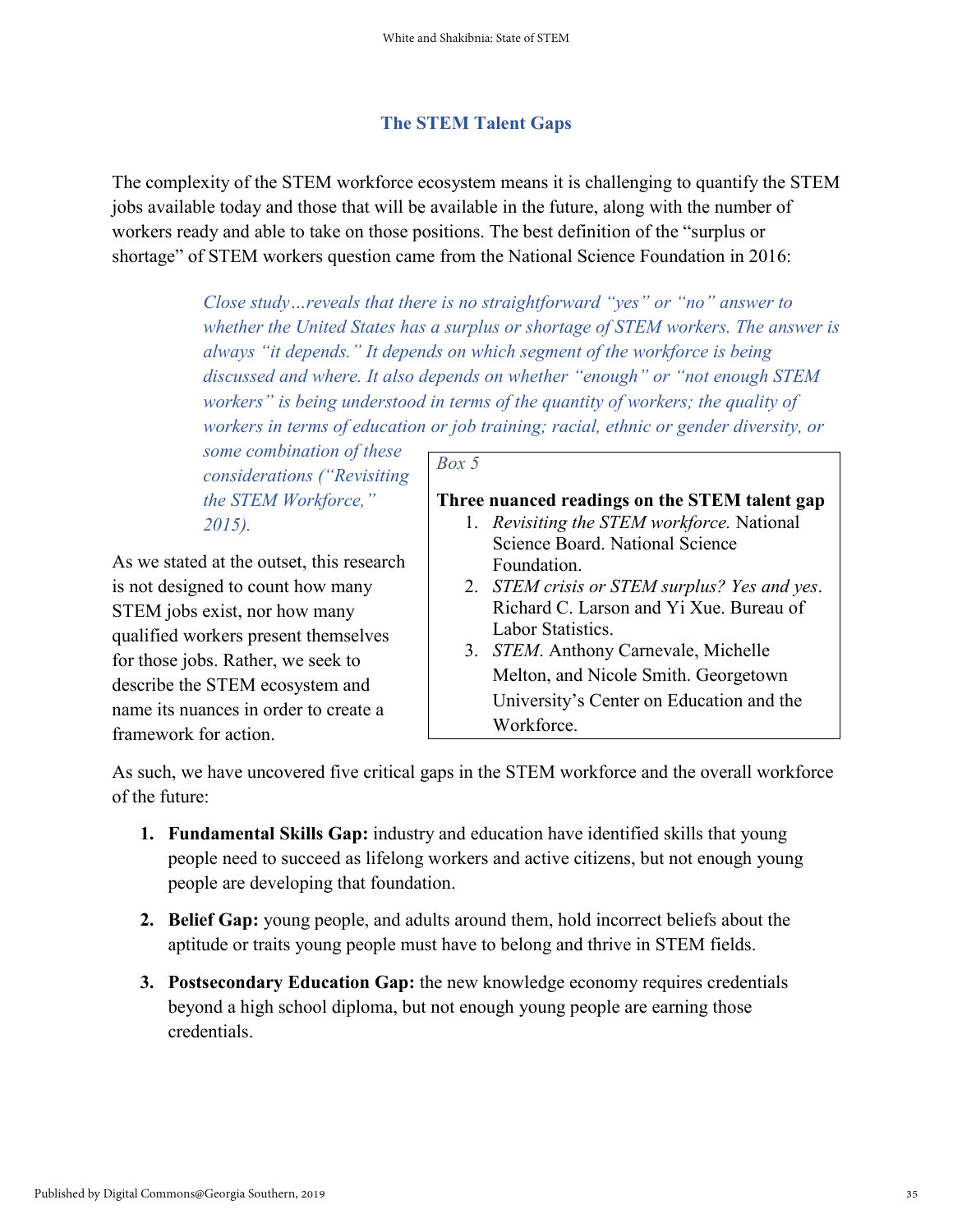- **4. Geographic Gap:** hubs of economic growth, particularly for businesses requiring STEM skills, are often far from large concentrations of qualified job seekers or far from population centers.
- **5. Demographic Gap:** there is disproportionate participation in STEM jobs based on race, gender, and income, despite decades of focus on diversity and inclusion.

# **These gaps work together to produce the overall gap in opportunity faced by students and job seekers, as well as the companies seeking to hire them.**

# **Fundamental Skills Gap**

Over the last decade, industry and educational sectors have led efforts to identify the **fundamental skills** that young people need to succeed as lifelong workers and active citizens, but not enough young people are developing that foundation. This gap in fundamental skills includes both technical or content knowledge, as well as employability skills, and manifests itself in different forms.

# **Average STEM competency is insufficient for modern work**

Say we take a simplistic view that STEM skills are about the fundamentals of mathematics and science. If the highest achieving students in K-12 STEM courses all pursued jobs in the traditional STEM fields that make up about five percent of all jobs, there might not be a talent gap (Carnevale, Melton, & Smith, 2011). However, those students do not all pursue those traditional fields, or even a STEM-related field at all. And many jobs today require STEM, not just those typically considered.

By this skill definition, the overall STEM competency of the *average* American K-12 student does not meet the demand for overall STEM skills in the U.S. labor market. The skills bar is higher to enter many jobs, particularly those in growth areas that pay a family-sustaining wage. This bar is likely to continue to rise as jobs grow more complex.

The challenge of K-12 STEM skill development mastery is well-documented, and researchers have pointed to many factors including teacher preparation, curriculum, and available classroom resources ("A Workshop Summary," 2016).

# **The new "STEM skills" are hard to build in traditional education models**

"In the era of Google, we don't need people who can memorize, we need people who can think." Dan Barstow

Education Manager for International Space Station CASIS

Meanwhile, jobs outside of the traditional STEM space increasingly require fluency in STEM skills beyond basic mastery of mathematics. Tasks in many jobs—particularly those projected to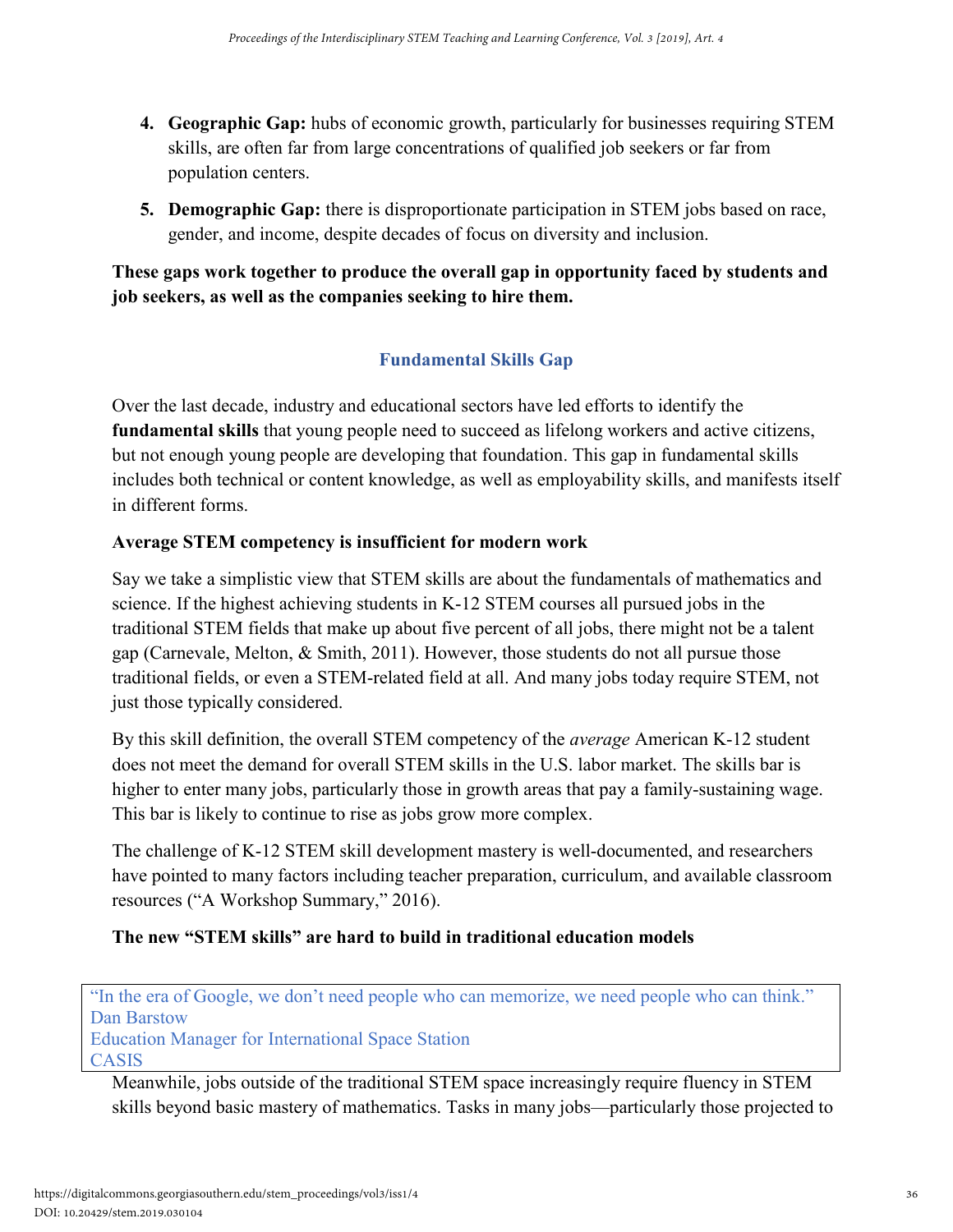grow over the next decade—are non-routine. They require a higher level of cognitive skill and ability, and often involve critical thinking, complex and creative problem solving, and ability to adapt (Albanesi et al., 2013). These are the types of skills that are often developed via traditional STEM disciplines, as well as via forms of teaching and curriculum delivery that emphasize hands-on, project-based learning that is applicable to the real lives of students. While many K-12 schools and postsecondary institutions are adopting different forms of project-based, experiential, and cross-disciplinary learning, these models have not reached scale.

"A student's ability to think critically and learn in an agile manner is just as important as mastery of specific technical skills. These competencies likely will outlast today's technologies." Eileen Yang Senior Manager, Corporate Citizenship **Genentech** 

Yet young people do not gain these skills via school alone. Rather, they build such skills through experiences in their home and communities, whether formal extracurricular activities or informal interactions with family, peers, and community members. The availability and accessibility of these experiences depends as much (or more) on the income level as the

interest level of both students and parents (Sawhill 2015).

#### **Employers do not always clearly or appropriately define the skills it needs**

The fundamental skills gap is driven by more than student skill preparation and mastery. Employers contribute to this gap through inadequately defining and signaling skills required for each job. The skills listed in a job description may extend beyond those actually required for the role ("Writing Effective Job Descriptions," 2009). Essentially, employers may sometimes screen out talent who could do the job but could not meet the specifications of the inaccurate job descriptions.

### **Belief Gap**

The beliefs young people hold, as well as those beliefs held and reinforced by the adults, institutions, and systems around them, create a **belief gap** in STEM talent. These beliefs include the aptitude, personal traits, and level of achievement required to be successful in STEM fields, as well as the nature of the fields themselves. These beliefs impact everything from interest to diversion rates in STEM education and employment.

#### **Students hold incorrect beliefs about their own STEM ability**

"Many students are convinced they are not and cannot be good at STEM by the time they are in high school. As educators, we must not confirm this belief. We must instead encourage students of all ages to see themselves in STEM."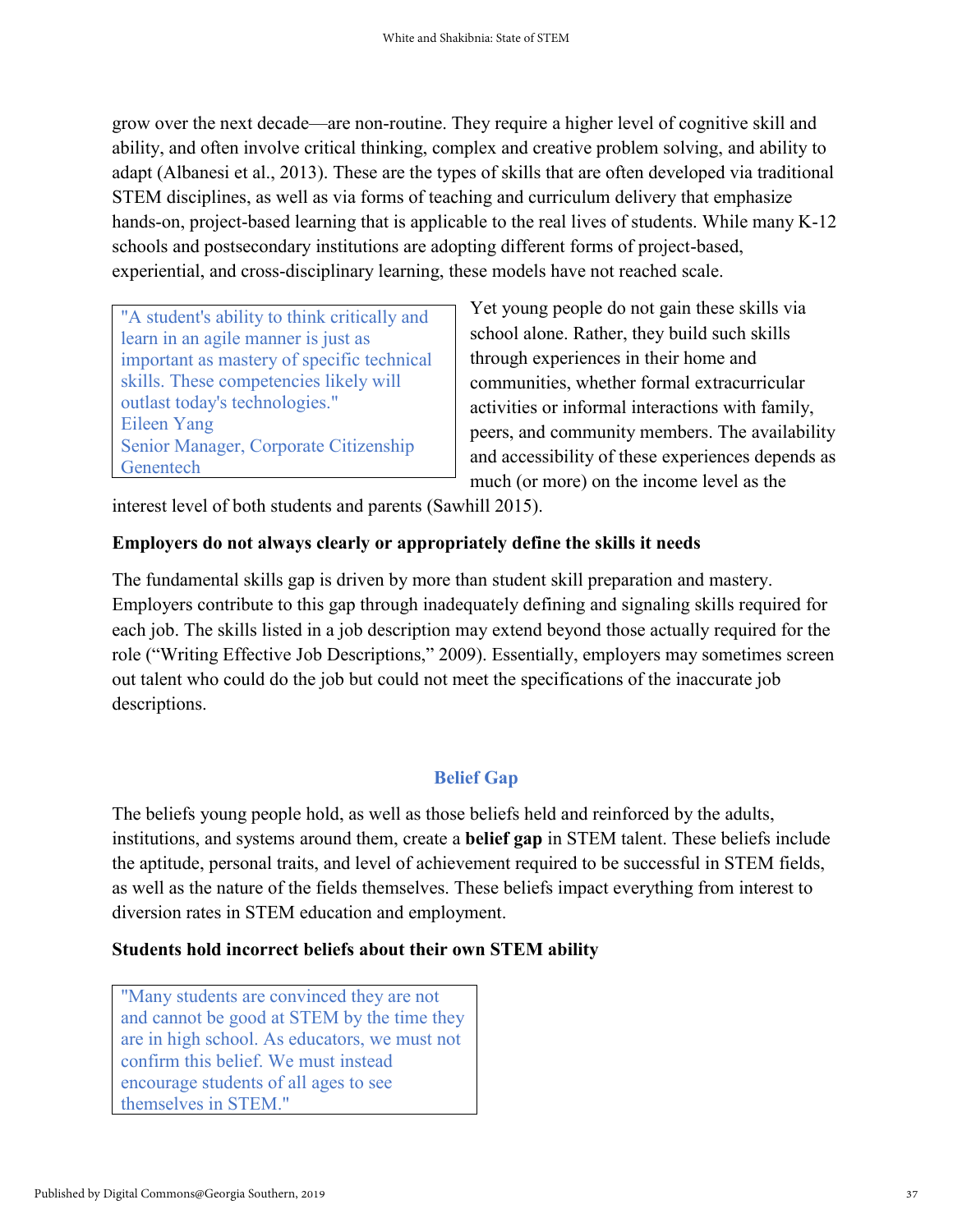#### Dr. Freeman Hrabowski President University of Maryland, Baltimore County

About half of adults say the main reason young people do not pursue STEM degrees is because students think these subjects are too

hard (Funk, Hefferon, & Kennedy, 2018). Why do young people hold these beliefs? Perhaps because their parents or other adults recall their own struggles with these subjects. Many young people believe that if they are not able to master a STEM concept (for example, 4<sup>th</sup> grade math) immediately, or at a high level of proficiency, that STEM is not for them. Teachers may confirm this belief if they lack appropriate training in math pedagogy, or if they themselves are not confident in math.

As a student progresses through school, well-meaning counselors may suggest that students with simply average performance in mathematics choose other topics to study in college. In college, entry level STEM classes often create a sense of "imposter syndrome," by which even those students who mastered STEM in high school do not believe they can succeed in STEM in college. While these beliefs may have some truth in any given circumstance, taken in aggregate, they are false. They serve to turn away potential STEM talent at every stage of education (Degol & Wang, 2013).

"Unfortunately, many times students in the 'academic middle'—'low B' and 'C' and even 'D' students—are not encouraged to consider a STEM career. They are often discouraged and overlooked by teachers, STEM programs, and even potential employers. These students are the very students that provide a great opportunity for impacting the STEM talent gap—the truth is that many are likely economically disadvantaged, balancing life issues/priorities or don't have a connection to someone in a STEM field. We need to do better here." Kathleen Martinez Senior Director, National Strategic Relationships BP

# **Students believe only certain industries offer STEM jobs**

Students may believe that only certain industries offer STEM jobs. For example, a student may think that only companies that produce consumer technology need staff with computer science skills. This leads to two challenges. One, students who are studying STEM may limit their job seeking to those few industries or companies, leading to hyper competition for those jobs. Second, students may not choose to study STEM at all if they do not think it applies to a broad array of job and industry types.

# **Students believe they do not belong in STEM**

"Students in STEM disciplines often suffer from imposter syndrome by their first quarter in college—they feel like they don't belong. This is partly due to the challenging transition from high school coursework but becomes more acute when students don't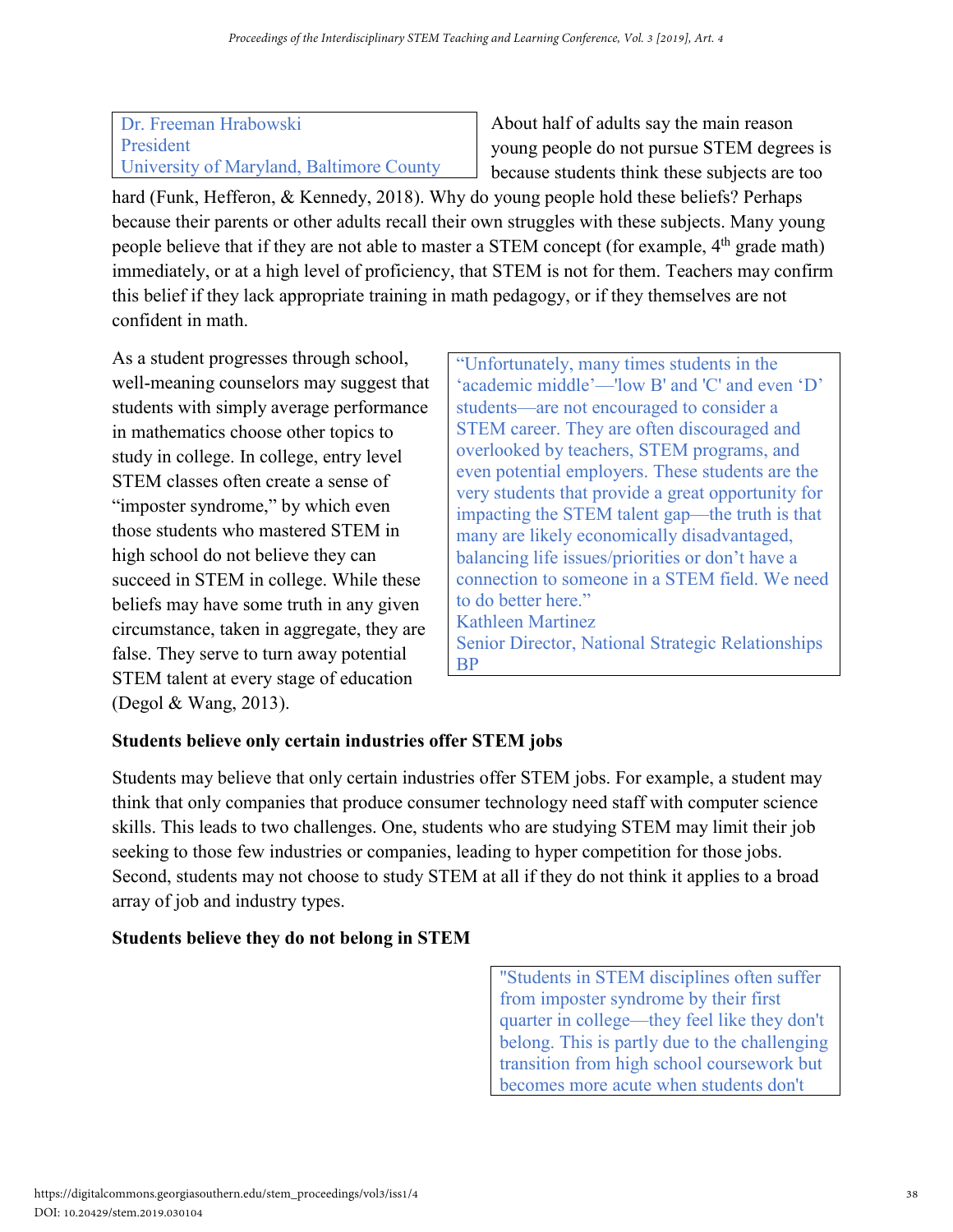Beyond beliefs about skill, many young people feel they do not "belong" in STEM because of their race, ethnicity, gender, or other personal characteristics (Degol & Wang, 2013)). Parents, teachers, employers, and others reinforce this belief due to their own conscious or unconscious see themselves [their gender, their racial identity] reflected in faculty or peers." Beth Broome Senior Advisor to the Provost & Director of STEM Strategies University of California, Davis

biases, creating a culture that neither welcomes nor values the contributions of those who are traditionally under-represented in STEM. In addition, the lack of role models, including teachers and employers, who share the same background contributes to a student or employee's general sense that people "like them" do not belong in STEM.

## **Employers hold incorrect beliefs about how academic performance and credentials relate to job success**

It's not just an issue of what students believe about themselves—it's about what employers believe about them. Beyond education, companies may overlook postsecondary graduates with average GPAs given an assumption that only the "top" students can be successful.

"Innovation is not solely within the realm of Ph.Ds. It takes ten technicians at the middle skill level to contribute to any single engineering breakthrough." Dr. Nicole Smith Chief Economist Georgetown University Center on Education and the Workforce

They may also believe that a certain type of credential conveys skill mastery, particularly for employability or non-content related skills. This leads some companies to require postsecondary degrees for roles that may not require the actual content knowledge of such as a degree (Bittle, Restuccia, & Taska, 2018).

### **Postsecondary Education Gap**

The new knowledge economy requires credentials beyond a high school diploma, but not enough young people are earning those credentials, nor are they earning credentials that are relevant to industry needs. This **postsecondary education gap** is not just about the number of graduates holding a traditional STEM degree (such as engineering), but also about the type of skills needed for success, regardless of type of credential.

#### **Not enough people hold credentials beyond high school**

"Those of us in higher education must be more willing to acknowledge that *our* job is to prepare students for *their* jobs. While it's still important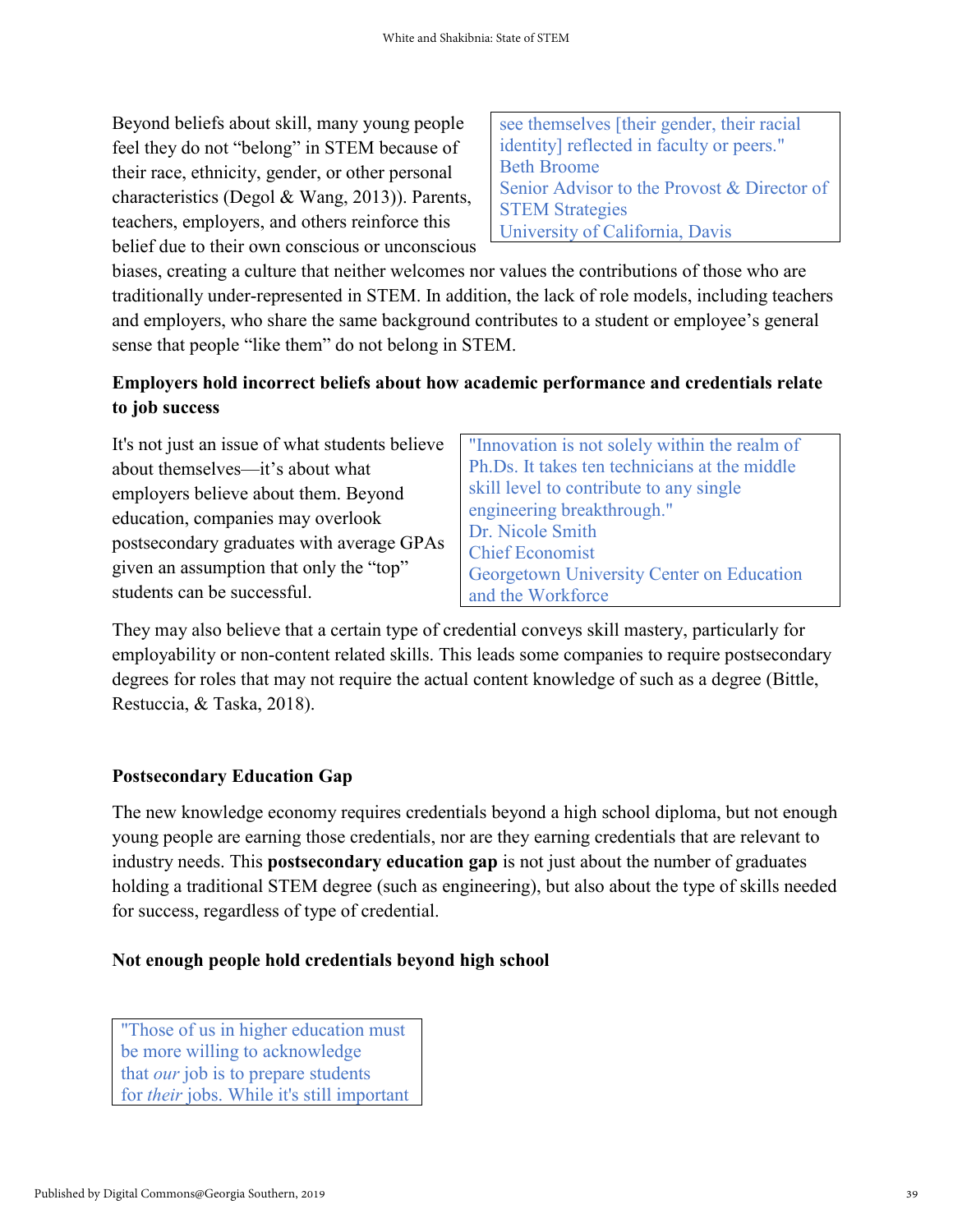to teach students a particular subject matter, it's just as important to prepare them to be able to link that knowledge to a job." Brian Jones President Strayer University

By 2020, 65 percent of all jobs in the economy will require postsecondary education and training beyond high school (Carnevale, Smith, & Strohl, 2013). By some estimates, at the current production rate of students with postsecondary education credentials, the United States will fall short by five million workers. This could be an overly optimistic estimate,

as the greatest job growth in the next decade will be in occupations requiring a graduate or professional degree ("Employment Projections," 2018). This gap is even more pronounced in many STEM fields, where over 90 percent of all STEM occupations require at least some postsecondary education or training (Carnevale, Smith, & Strohl, 2010). Yet, only 35 percent of Americans hold a bachelor's degree or higher ("Educational Attainment," 2017). By numbers alone, more people need to enter and complete postsecondary education credential programs.



# *Figure 6. U.S. Educational Attainment, 2017, Adults 25 and older*

**Credentials are misaligned with employer needs**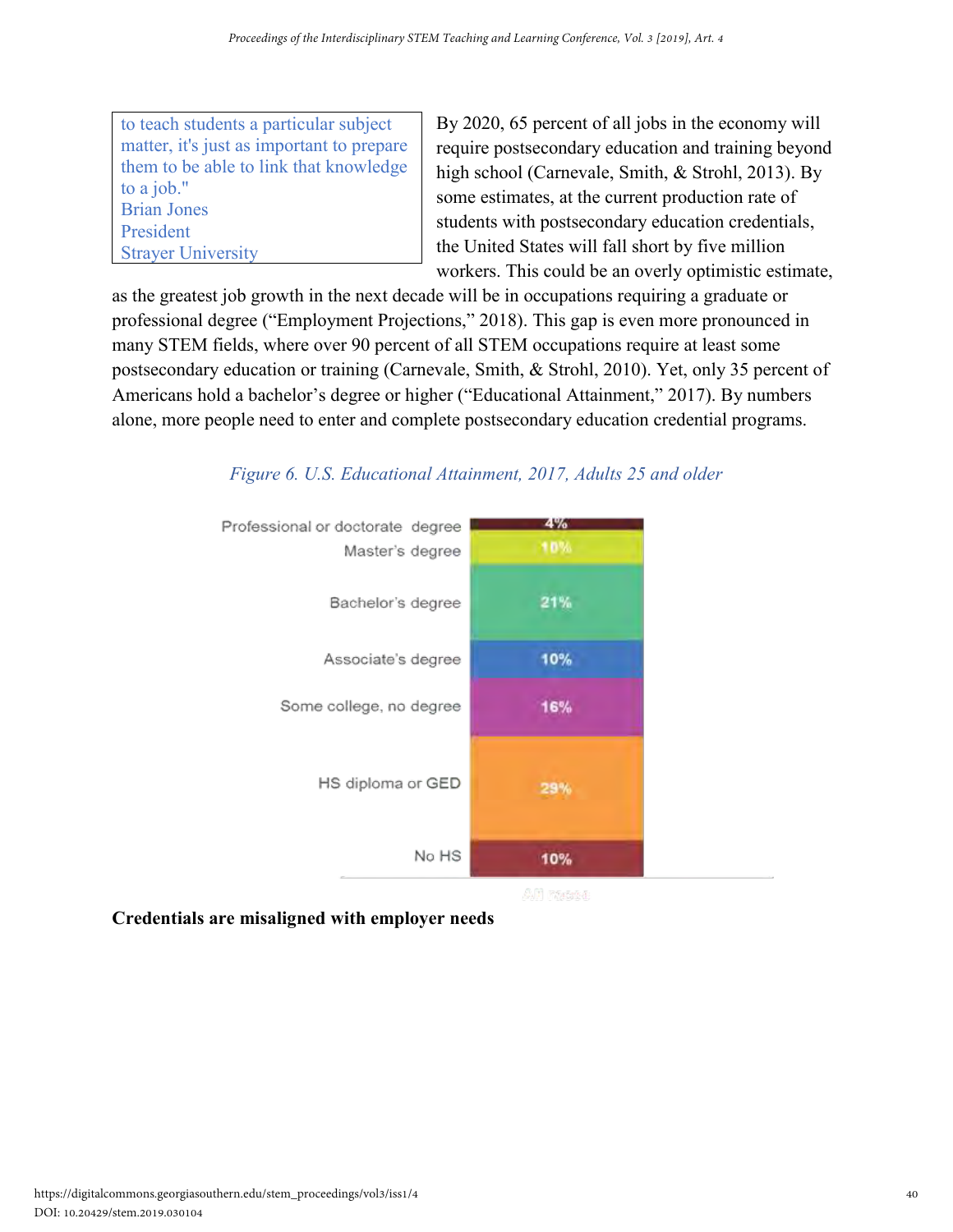The challenge is not only around sheer numbers of credential-holding job seekers. Postsecondary institutions struggle to move quickly to adjust curriculum to the rapidly evolving labor market demand. There is also a disconnect in communication and understanding between the education sector and employers. Both trends contribute to a lack of job seekers holding *appropriate*  credentials—that is, credentials that fit employers' needs and translate to success in a given career (Bittle, Restuccia, & Taska, 2018).

#### **Challenge of engaging in lifelong learning**

Once on the job, some new employees require additional training either at the outset or throughout their careers, adapting to new technologies or gaining the skills needed to move along a career pathway. However, it can be difficult for employees to take time away from their full-time jobs to gain a new credential,

"I think business, nonprofit, and industry leaders haven't fully tapped the potential of 2-year institutions for their STEM education needs. They are nimble and well-connected to their communities, and thus easily partner with employers." Mark Greenlaw Vice President, Strategy & Impact FIRST

especially when balancing family and financial priorities.

Many employers invest in their own learning and development programs for existing employees. In fact, in the United States, approximately 50 percent of working adults in any given year are going through training, and there are as many corporate learning center universities as there are postsecondary institutions (Lynch, 2017) However, time constraints and internal value communication challenges can decrease the impact of these programs.

#### **Geographic Gap**

Access to jobs in high-growth and well-paid fields often depends on geography as much as skills, beliefs, and education. Hubs of economic growth may be far from large concentrations of qualified job seekers or they may be far from population centers, creating a **geographic gap** in STEM talent.

#### **Not enough jobs, or not enough job seekers to fill those jobs that do exist**

This gap is driven by many economic, political, and technological forces outside the control of

job seekers or system leaders. Automation and globalization, for example, have displaced workers in many historically industrial areas of the upper Midwest (Casselman, 2017). The postsecondary gap has a double impact on job availability, as jobs requiring only a high school degree decline while new employers hesitate to move to those same areas of low degree attainment. In addition, changing migration habits of Americans means fewer workers are moving to find new jobs (Austin, Glaeser, & Summers, 2018).

"We have two STEM talent challenges in more rural areas: a warm body problem—having enough folks applying for jobs, and a right body problem—having job seekers with the right skills." Dr. Jill Zullo Vice President, Bioindustrials Cargill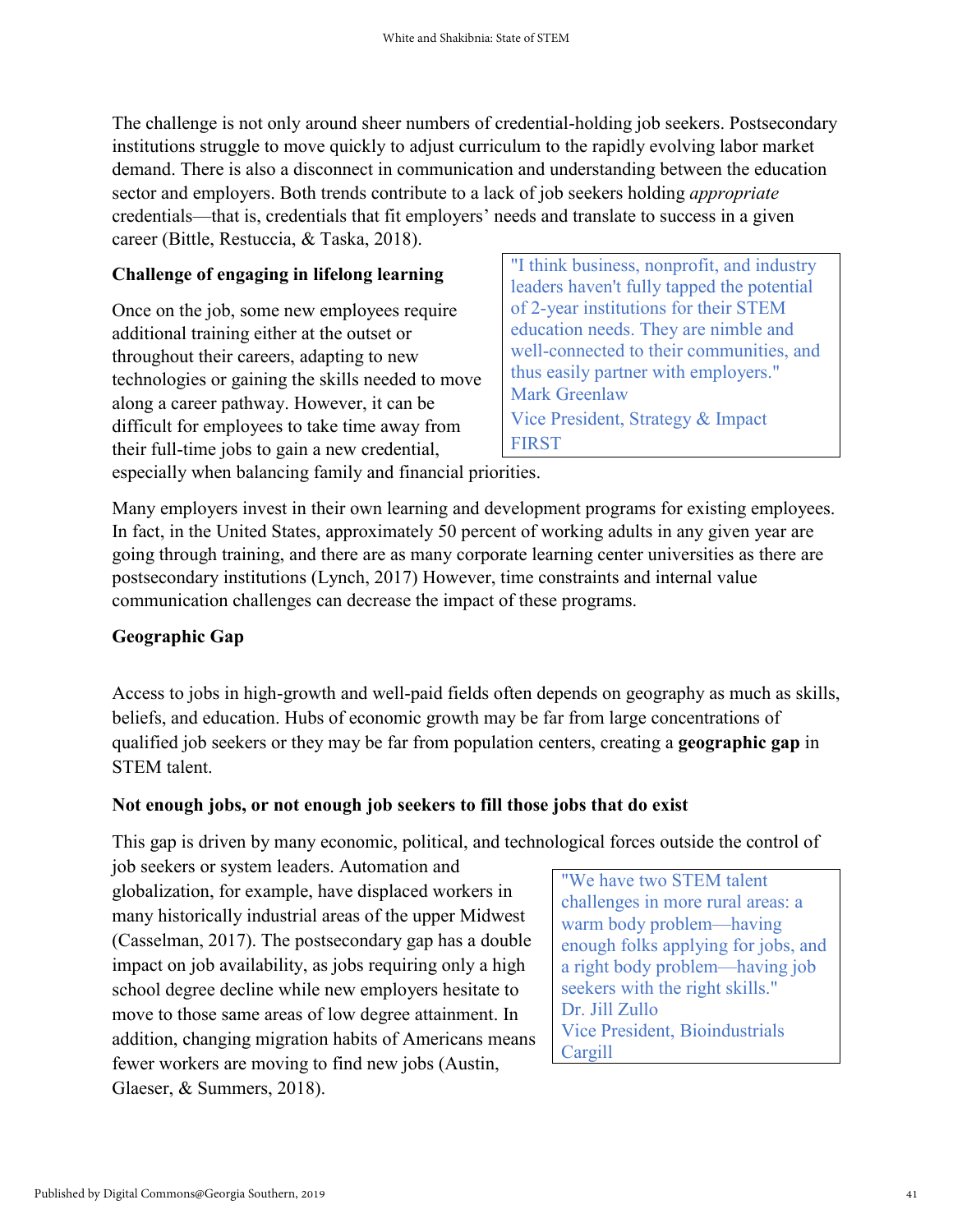All these factors and more have led to the concentration of the fastest-growing categories of jobs in large urban areas, especially on the coasts. Figure 7 shows the proportion of workers who hold jobs in categories that are shrinking, most prominent throughout the South and Midwest (Casselman, 2017).





complex drivers of "shrinking occupations" are the confluence of economic and policy influences and geographic limitations (e.g., agricultural or other natural resources). In these areas, enhancing awareness of and access to postsecondary education may help mitigate some of these more intractable influences (Krupnick, 2018).

#### **Jobs out of reach of local workforce**

While some regions of the country are experiencing either a dearth of jobs or a decline in population, others have seen a tremendous growth in STEM- related jobs and companies. Those areas face a different geographic challenge in that they may have to import talent from other regions because the local populace is not equipped with the skills and knowledge to be viable candidates for these roles. In these

"As a community, we have attracted a lot of new people from other places to work in the growing STEM economy. But how can we better support the people who grew up here, who grew up down the street, to gain the skills they need to access these jobs?" Chris Cervini Associate Vice President, Community and Public Affairs Austin Community College

cases, the jobs may be down the street but far out of reach of locals. This challenge is grounded in the interaction of poverty and place and occurs in part because of the lack of opportunity in certain neighborhoods and communities.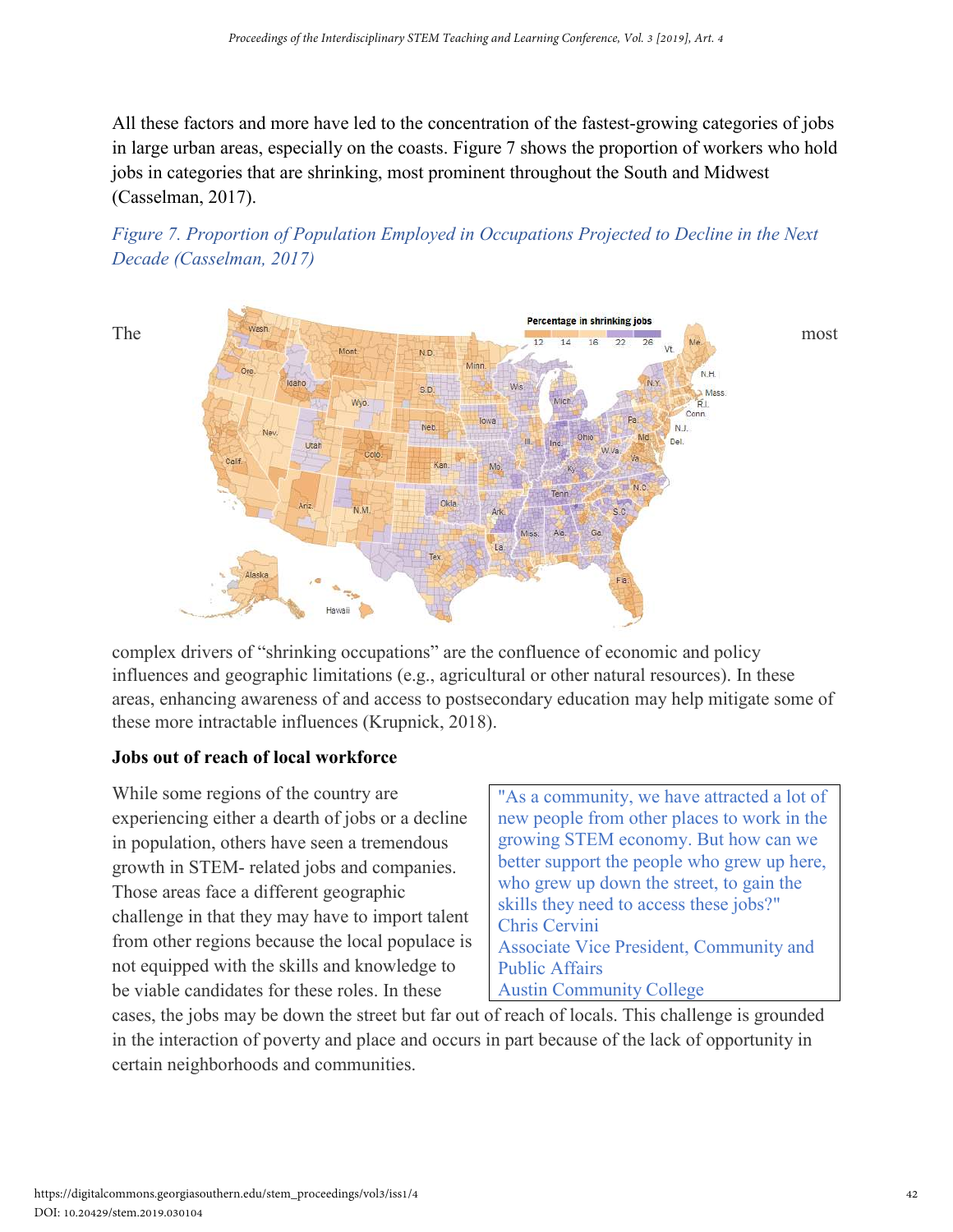#### **Demographic Gap**

"Equity is a key lever for closing the STEM gap, with the goal of having a STEM workforce that reflects the diversity of our customers and communities. Supporting efforts such as science encouragement programs and STEM scholarships for underrepresented and under-resourced students can help build a pipeline of diverse STEM talent. " Jacqueline Berry 3Mgives Global Communications Manager 3M **Aspects of demographics that often** 

There is a well-documented, disproportionate participation in STEM education and careers among people of color and women, and those individuals from low-income backgrounds. This **demographic gap** remains, despite decades of focus on diversity and inclusion across race, ethnicity, gender, socioeconomic status, and other categories.

This gap will continue to present challenges as the demographic makeup of America changes. Recent

studies project

that the nation will be comprised of a majority of people of color in 2045, as the combined Hispanic, black, Asian, and multiracial population grows, and the current majority white population ages (Frey, 2018). Today, most public school students are nonwhite, and public schools are serving an increasing number of English-language learners ("The Condition of Education," 2016). More children in

# **impact STEM participation include:**

- Race
- **Ethnicity**
- Gender
- Socioeconomic status
- English as a second language status
- Disability status

America have immigrant parents—an increase of 34 percent since 1990 (Batalova & Zong, 2017).

Nearly 29 million of today's children will live below the poverty line for at least one year before they turn 18 (Ratcliffe, 2015). Black children are three times as likely to be poor as white children. Half of students in our public schools are eligible for free or reduced-price lunch, meaning their families earn no more than 185 percent of the poverty line ("Public Elementary/Secondary School Universe Survey," 2016).

### **Access to resources drives achievement gaps**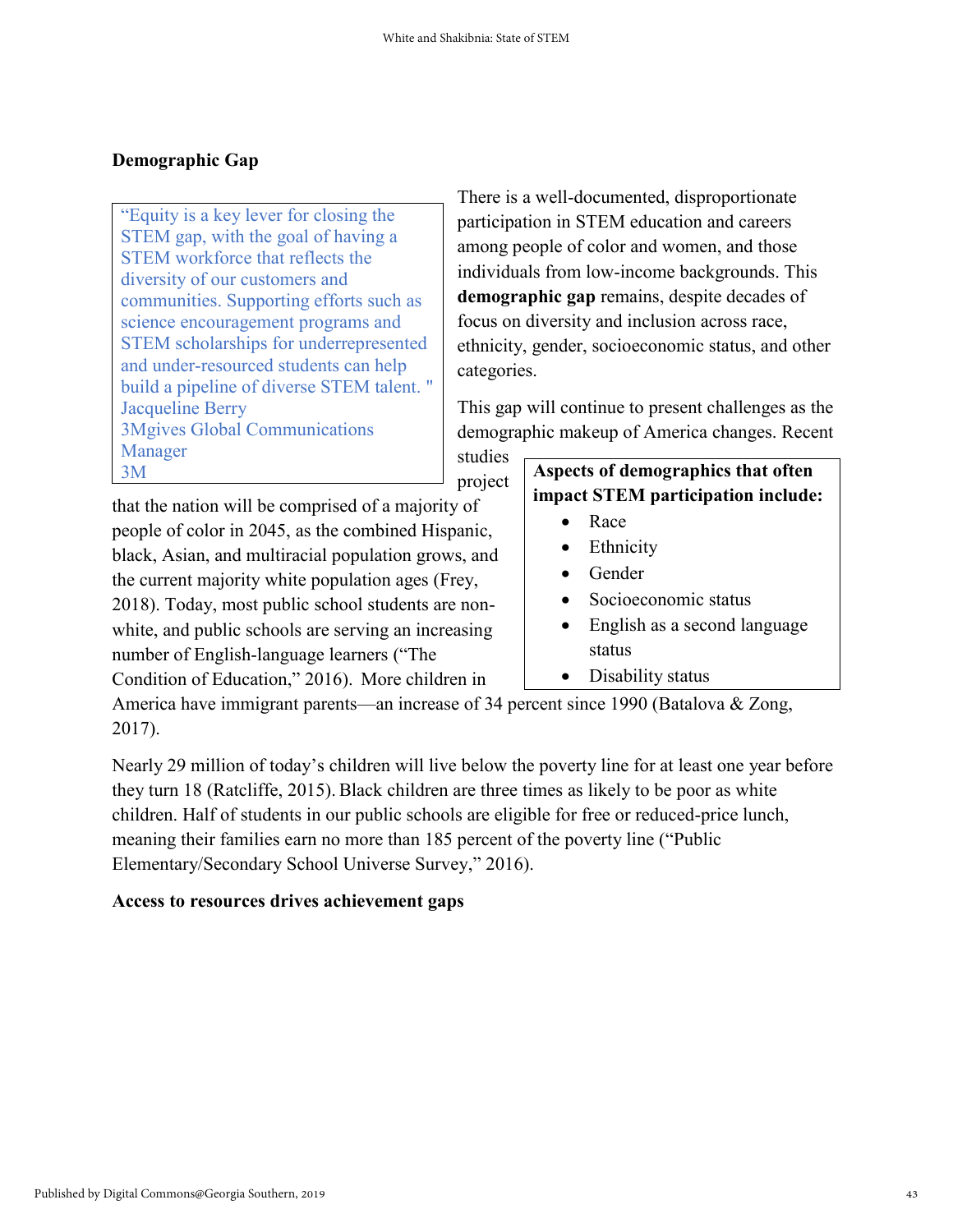The STEM demographic gap is closely aligned to the achievement gap that has been the focus of education efforts for the last two decades ("School Composition," 2015). While the black-white and Hispanic-white achievement gaps have shrunk over time, the gap based on income has widened. The poorest students lag, on average, four years behind their wealthiest peers in

academic performance (Garland, 2013). A student's race or income is highly predictive of academic outcome from 4<sup>th</sup> grade mathematics scores through postsecondary degree attainment.

The demographic and geographic gaps are closely linked, as neighborhood poverty continues to impact overall access to quality education, extracurricular activities, and technology in the home. Even the most motivated student will struggle if he or she attends a school without well-equipped teachers, if his or her parents do now know about or cannot afford enrichment activities, and if he or she cannot pay for college.

#### **Bias and historic inequity remain embedded in our systems**

Yet access to resources alone does not create the demographic gap. Increasingly, educators and employers are becoming aware of the existence of bias and discrimination, at the individual, organizational, and systemic levels. These forces are more complex, intransient, and uncomfortable than any others. Yet they will continue to impact the composition of the overall STEM talent pool, from K-12 education through postsecondary and into the workforce.

"Diversity solutions in STEM fall short because we assume that merely inviting groups from underserved communities to have a seat at the table will lead them to participate—but what if they don't have a way to get to the table?" Gabriela A. González Deputy Director Intel Foundation

"In addressing underrepresented communities, we need to listen more and talk less." Edwin Link National Vice President, Youth Development Operations Boys & Girls Clubs of America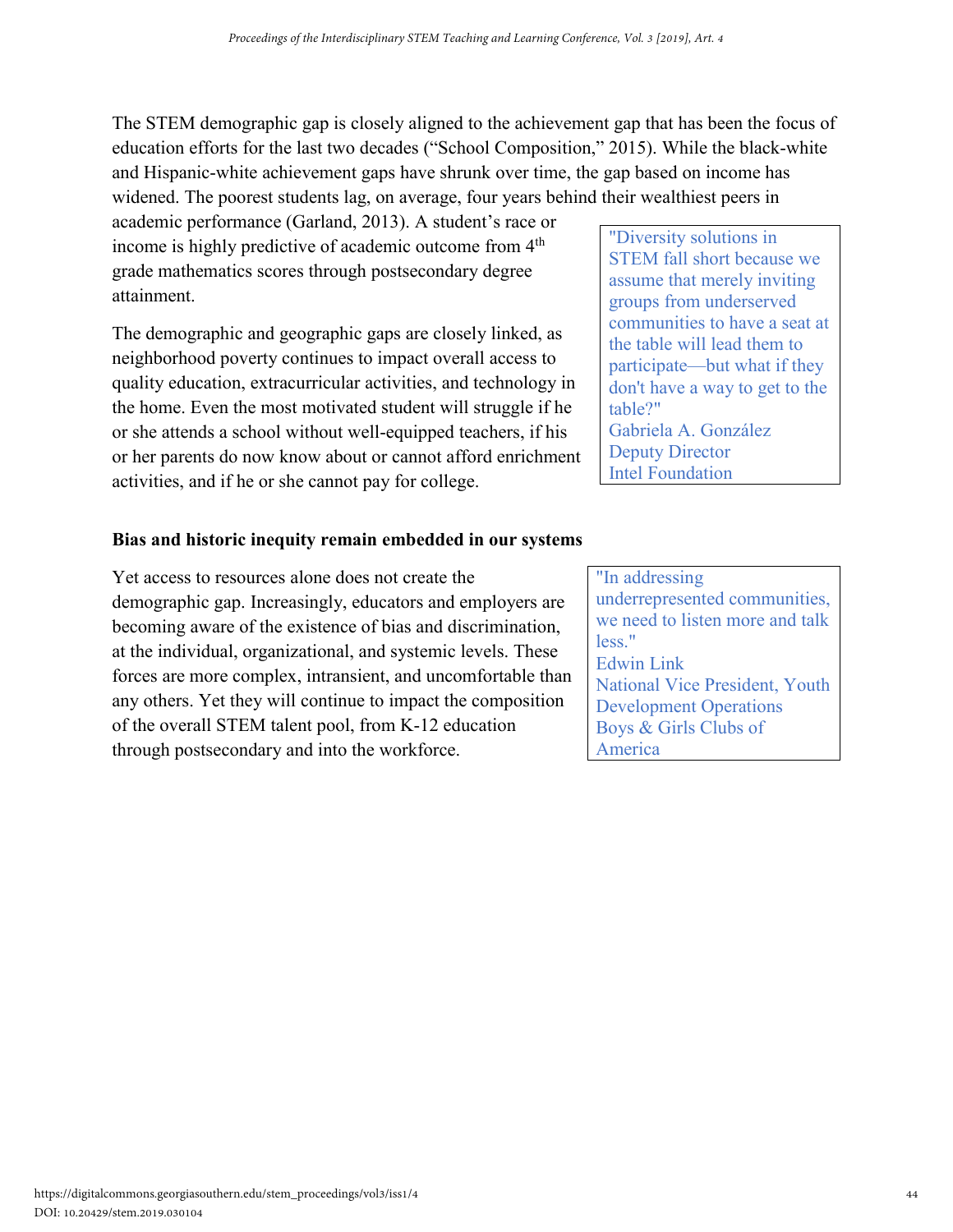#### **The STEM Talent Path Forward**

The five STEM talent gaps we have identified interact with each other across the STEM ecosystem—K-12, postsecondary education, and industry—and are pressured by the forces that sit outside the systems—technology, macroeconomy, policy, and media. This interaction creates an overall opportunity gap for individual students and job seekers, a workforce development challenge for educators, and a business imperative for employers.

Several operating principles emerged based on our refined understanding of both the STEM ecosystem and the STEM talent gaps. Any solution we seek must be guided by these principles or we will continue to see isolated impact, not progress at scale.

- 1. **Think systemically.** This requires a deeper appreciation of one's own position in the STEM ecosystem, and of the connections between elements of the system, and of the dynamic nature of complex systems. The below recommendations for action and investment should be interpreted and applied based on your understanding of your own unique role.
- 2. **Act in coordination and alignment.** There is neither a single solution to STEM talent outcomes, nor a single sector that can control them.
- 3. **Focus on the person.** Whether a student, a job seeker, or an employee, seek to be guided by the experience of the end user of your piece of the STEM ecosystem.

#### Path Forward for the Field

Recommendations for action and investment are divided into two distinct but equally important categories: enhancing practice within a system and creating a more enabling environment around and between those systems.

**Enhance organizational and professional practice:** Many field leaders and practitioners have identified effective practices to address STEM talent gaps. However, these practices are often applied inconsistently and with varying levels of rigor. More intentionality around the dose (quantity or intensity), frequency, duration, and standardization of these practices will allow them to reach their fullest expression and lead to the most positive outcomes. These practices may yield shorter term outcomes and can often be accomplished with single partnerships rather than a more expansive cross-sector collaboration.

A. **Expose students to STEM routinely**, both in and out of school settings. This exposure must begin with the earliest learning experiences and continue throughout their K-12 years, not just once, but many times and in many ways. A greater number and variety of exposure opportunities leads to stronger outcomes. Activities, programs, and people can provide such exposure. For example, out of school time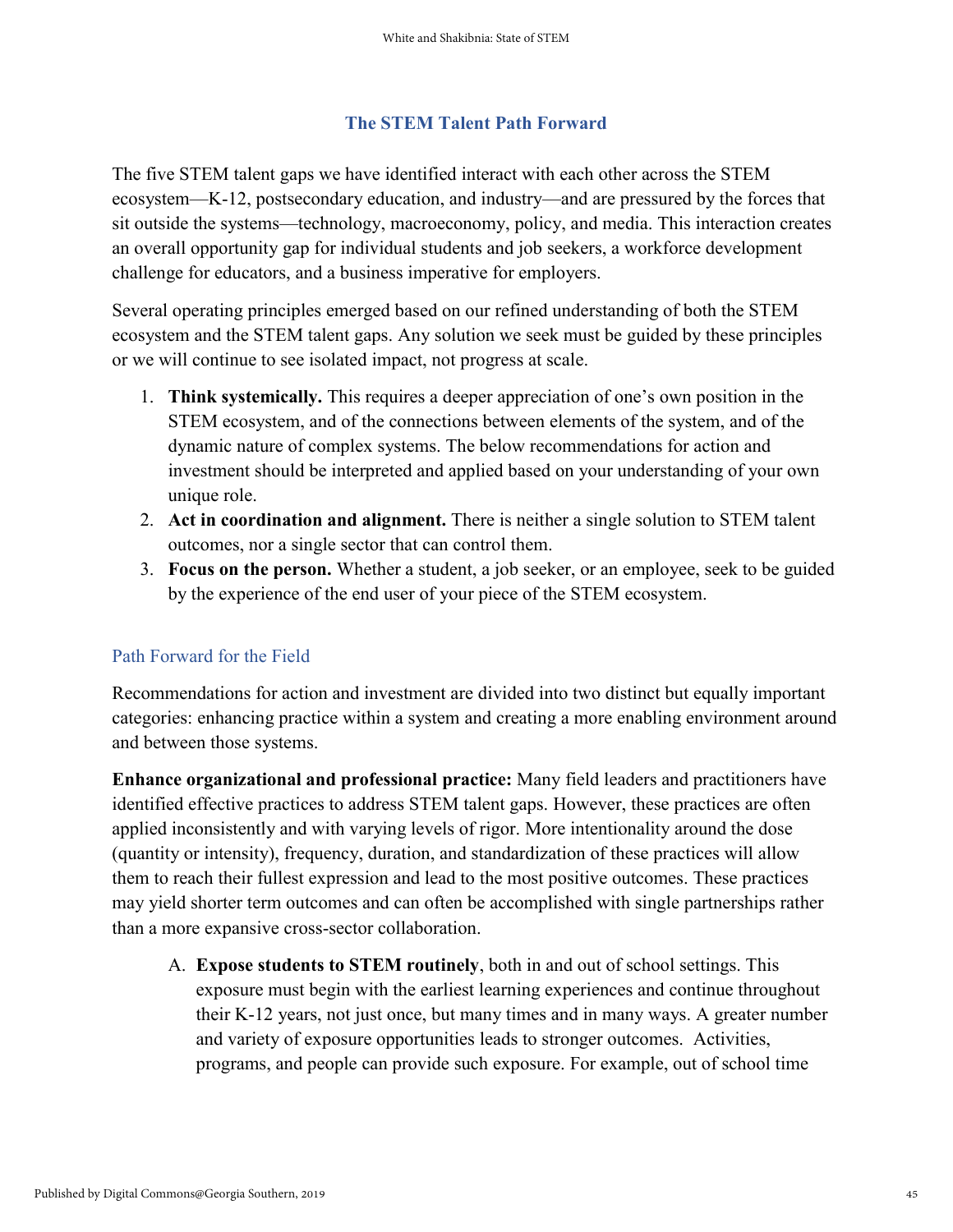providers can embed age-appropriate STEM activities into their existing programming to provide more opportunities for students to engage with STEM.

- B. **Embed experiential learning** curricula in and out of the classroom, throughout K-12, postsecondary education, and employment, to teach fundamental skills and make STEM real to students. This may include project-based and community-based learning, along with hybrid working and learning opportunities such as paid internships and apprenticeships. For example, K-12 schools can partner with local businesses to make paid internships a standard part of high school curricula for all students.
- C. **Develop, translate, and provide navigation resources** and support along STEM pathways, ideally in conjunction with a strong mentoring relationship. The mentor can help coach the mentee through the key decision points and help the mentee access and interpret information. For example, postsecondary institutions can assign staff or volunteers as an advisor and mentor to meet regularly with each student, particularly those who are first generation college students, assisting with course selection and job exploration.
- D. **Equip educators throughout the ecosystem** with preparation, training, and resources so they may effectively develop STEM skills in students and employees. Expand cross-sector and cross-discipline training and practice development for education (K-12 and postsecondary) and industry professionals. For example, postsecondary institutions can partner with business to offer externship programs to place faculty in business settings and business leaders in postsecondary classrooms.
- E. **Evaluate aptitude, skills, and credential requirements** throughout the ecosystem. Redefine and clearly signal the types of requirements more routinely across subsystems, and update processes for organizational decision-making accordingly. For example, employers can regularly review and update job descriptions, assessing the written description against the role needs based on input from different business units.
- F. **Build a holistic set of supports and resources** around STEM learning and working pathways. Identify those personal, family, and community demands that impact success in school and work, and buffer them with programmatic and relational support. For example, K-12 institutions can partner with local nonprofit or government entities to assess student and family needs and offer referrals to support services around non-academic issues such as housing, food, and child care.

**Create an enabling environment:** The interconnectedness of the STEM talent gaps requires some solutions that move beyond a single professional, organization, or even system. These solutions allow best practices to come to scale and collaboration to thrive. These solutions seek to influence the forces that place pressure from *outside* each system, such as policy and media, or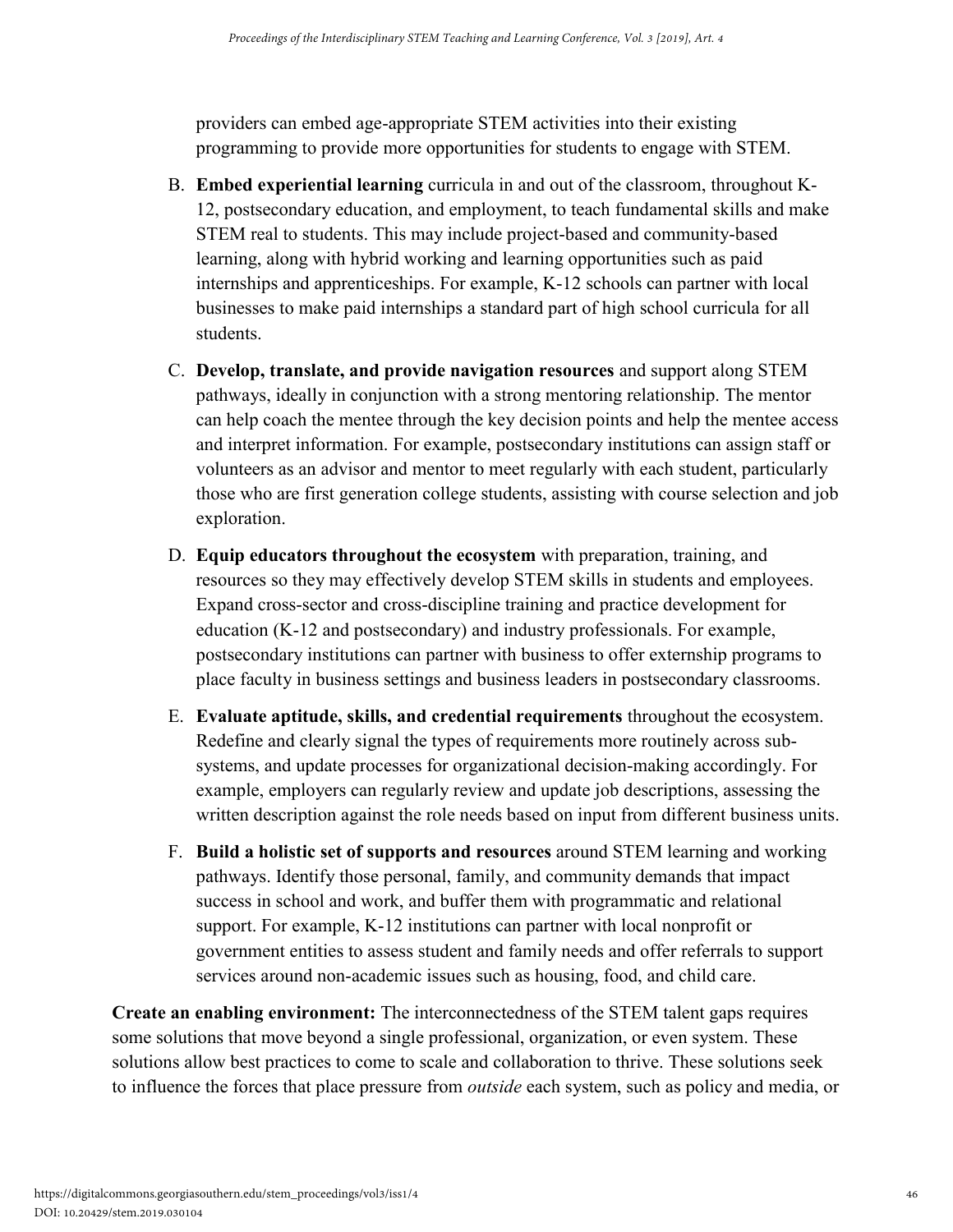to enhance connection *across* systems through clear information flows and intentional partnership. These are highly leveraged solutions but require a commitment to a longer time horizon and deeper cross-sector collaboration.

- G. **Collect, analyze, and use organizational, systemic, and population level data.** Often data in the STEM space is limited to overall population level outcomes. Data on process changes, quality of practice, and system coordination can help decisionmakers understand how and why the population outcomes shift. For example, postsecondary institutions can track the short, medium, and long term career path of graduates in order to use that information to shape curricula and partnerships.
- H. **Align incentives** for organizations and individuals with overall STEM ecosystem talent goals. This includes professionals in education and business (e.g., teachers and HR managers), processes (e.g., testing and recruitment), and funding (e.g., university research grants). For example, employers can shift incentives for talent acquisition from activity-based metrics to impact metrics targeting business outcomes.
- I. **Create, institutionalize, and target evidence-informed marketing campaigns** to different sectors within the STEM ecosystem. Changing the unclear, unproductive, and false narratives around STEM requires awareness and knowledge to change alongside practices. For example, national out of school time providers can work together to employ a social marketing campaign with age-appropriate STEM messaging delivered to students throughout their service regions. A word of caution: while shaping message and marketing is important, it is easy to choose this as a single solution or to ascribe too much influence to these forces.
- J. **Connect with and/or be aware of cradle to career initiatives** in your communities and industry verticals. Many such efforts already exist and can create an amplifying effect on your investment and action. For example, employers can join a cradle to career effort in a market in which they have trouble securing local talent and share job needs and projections with education partners.

Each of these solution sets can be a powerful lever for change in STEM talent outcomes. However, the solutions are also meant to work together, just as the five STEM talent gaps work together to create the overall challenge we face. Any given solution set may impact a set of gaps, as illustrated in Figure 8.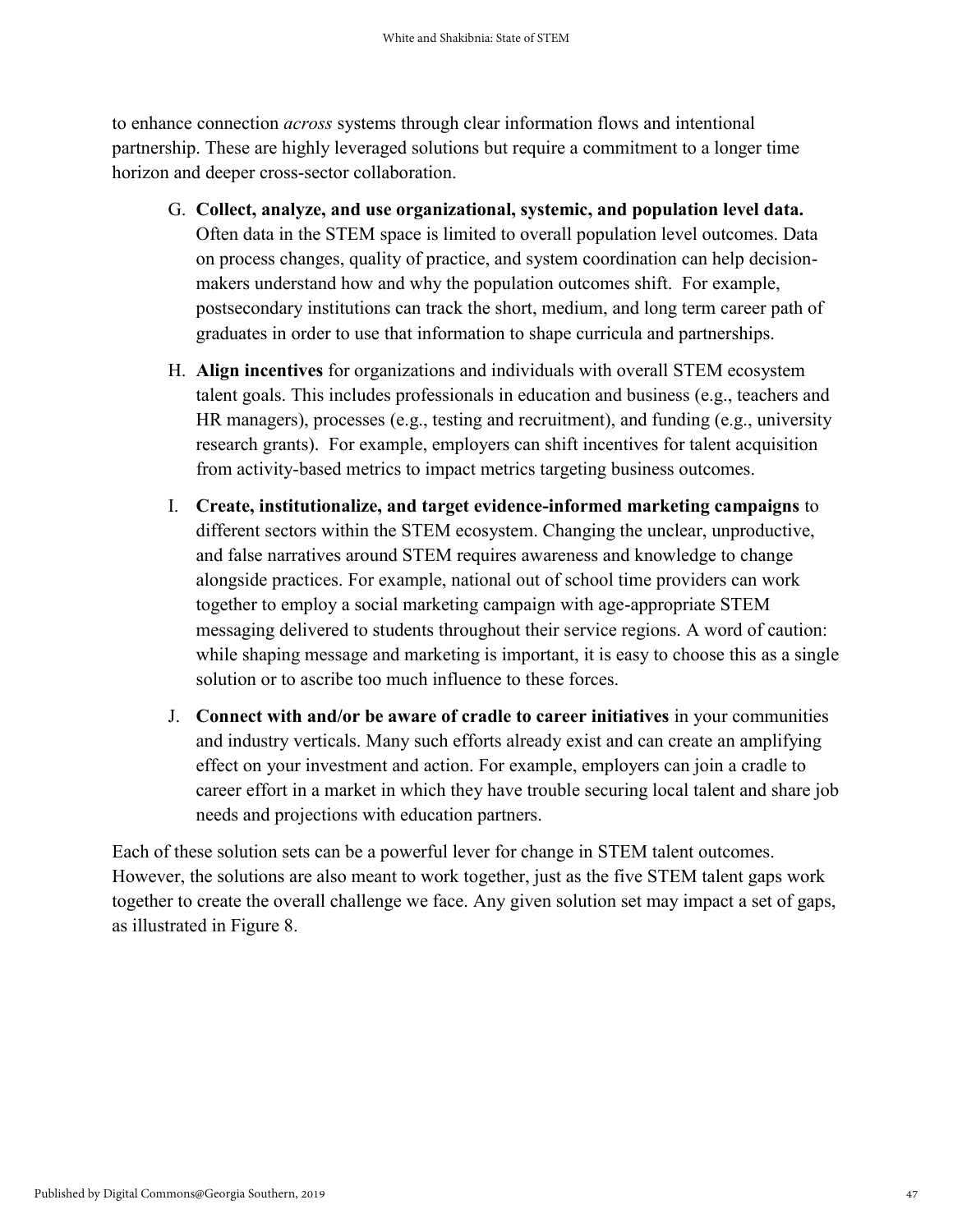

*Figure 8: Solution Sets That Address the Five STEM Talent Gaps*

Change at scale on STEM talent challenges will only occur when we address all the gaps and begin to intentionally deploy all the solution sets. This does not mean that we must invest in every solution. Rather, it means we should take a portfolio approach across the gaps that are most pressing in our sphere of influence. We may invest deeply in a specific solution set alongside a funder who is focused on another set. No one actor need to "own" the entirety of solutions. But an investment will be much more leveraged with greater intention around the location and type of solution, and alignment with other efforts.

The choice of where to invest or how to change your own practice begins with an assessment of the challenge (or gaps) you face. Then you can move to selecting the solutions that are likely to be most impactful. This assessment process must occur regularly and should include questions about the dosage, frequency, and quality of intervention. Given the dynamic nature of work and many influences on the STEM talent ecosystem, a solution set that fits in one moment may not fit in another.

While the solution sets may appear simple, they must be deployed with a deep understanding of and appreciation for complexity of the STEM talent ecosystem and the gaps that emerge within it.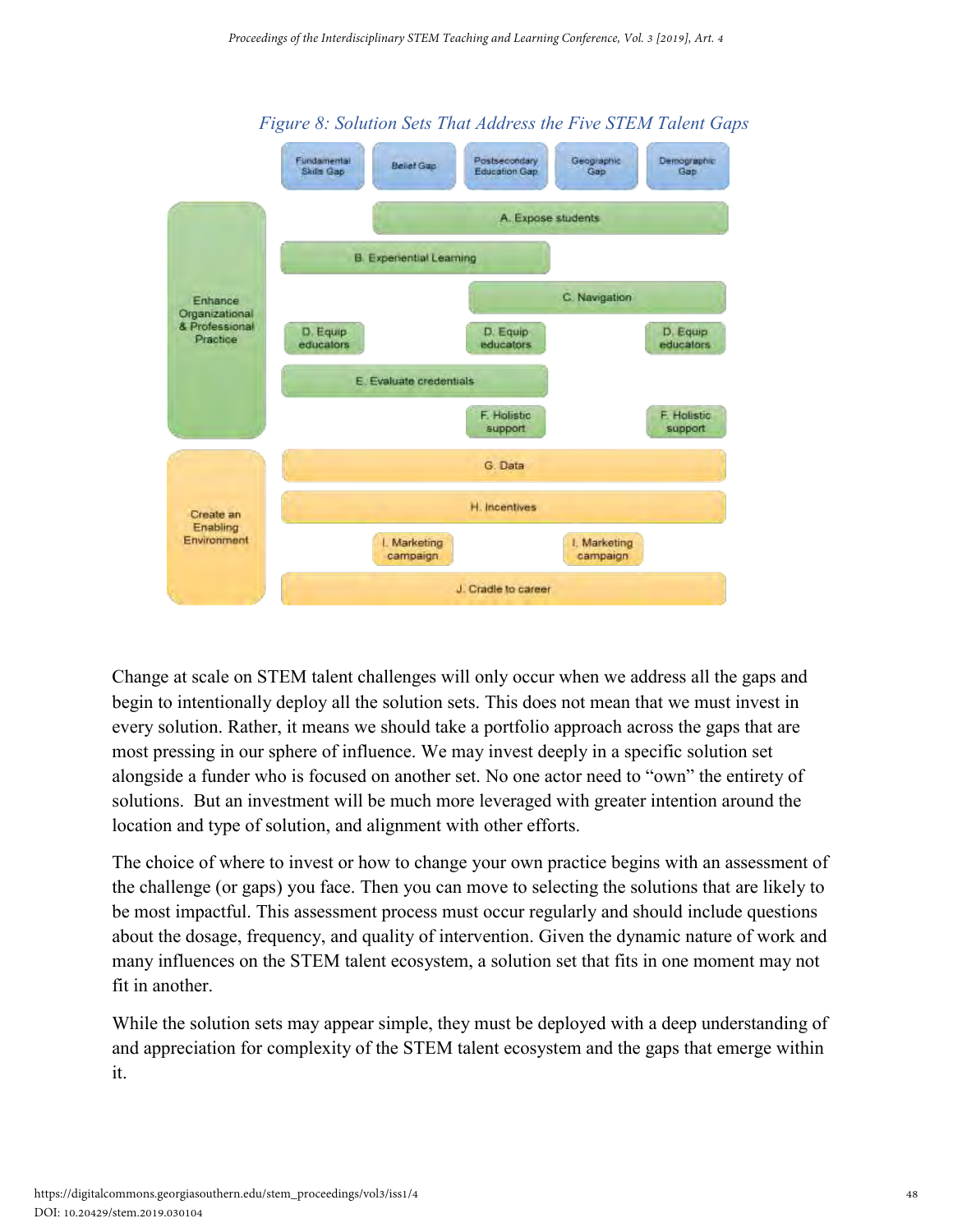#### Path Forward for STEMconnector

STEMconnector will build on the research that produced this report to guide the content of our research, convenings, initiatives, and services. Our research and data will drive our decisions and be responsive to both member and market needs.

Throughout 2018, we will create a **detailed and interactive STEM ecosystem map** available via a digital interface, including specific organizations and their connections to each other. The map will further serve to identify areas for potential future collaboration.

We will also use the newly launched **Innovation Labs** as cross-sector platforms for discussion around the STEM talent gaps, to create more specific, actionable recommendations, and to apply and learn from the application of these recommendations.

In the next 18-24 months, we will produce **a series of briefs and resources** accessible to members covering other topics in the STEM talent ecosystem in greater detail. Each piece serves a different purpose or set of purposes—to more fully define a problem—to set out guiding principles for solutions, to outline solution sets, to document case studies, or to offer tools and resources.

Additional resources under consideration for 2019 include:

- STEM Strategy Resource Center: a compendium of strategy components for those investing in STEM
- Profiles of Corporate STEM Councils: a series of case studies detailing various options for their structure and function
- Global State of STEM, Country-level View: a deep dive in a single country outside the U.S. to better understand their STEM talent gaps

#### Conclusion

The STEM talent gap exists, though not in a manner that lends itself to easy counting and simple solutions. Rather, it is the sum and interaction of five different gaps across fundamental skills, beliefs, postsecondary education, geography, and demographics. These gaps emerge from a complex ecosystem of actors, organizations, systems, and influences.

At the heart of that complexity is an individual student, graduate, job seeker, or employee seeking to access to opportunity. The systems that surround, educate, and employ each of those individuals can accelerate and expand that opportunity by enhancing practice and building an enabling environment.

The *State of STEM* is both encouraging and challenging, full of potential and pitfalls, and calls us to move from awareness to action and, ultimately, impact.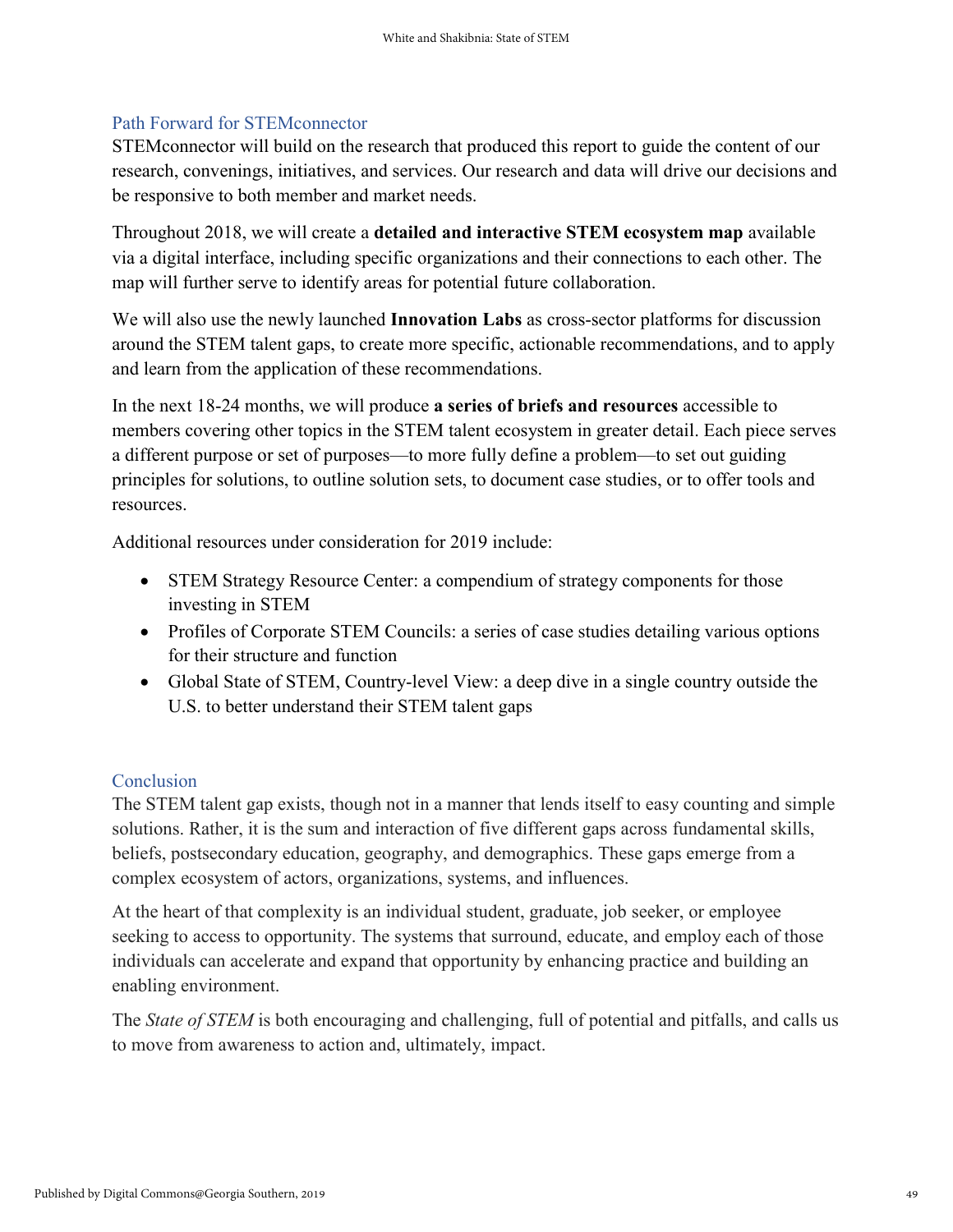#### **Appendix**

#### **Methodology and Interview List**

#### Secondary research

To produce this report, STEMconnector reviewed literature across STEM and related fields, including education and youth development, workforce development, economic mobility, technology, innovation, equity, and other disciplines. Information on these sources is captured in the endnotes and in the callout boxes.

#### Interviews and focus groups

STEMconnector gathered the perspectives of over 100 individuals through individual interviews, group interviews, and focus groups. All individuals interviewed touched the STEM ecosystem through a variety of functions—from executive leadership to frontline education. Individuals represent international corporations, national nonprofits, local nonprofit organizations, academia, foundations, and other organizations and institutions.

The following is a list of all individuals who participated, in alphabetical order of their organization, and then their last name.

Jacqueline Berry, 3M Nancy Barcus, Agriculture Future of America Andy Smarick, American Enterprise Institute Crispin Taylor, American Society of Plant Biologists Scott Heimlich, Amgen Kassie Hilgert, Artsquest Chris Cervini, Austin Community College Abby Hollingsworth, Bank of America Ingrid Ellerbe, Base 11 Landon Taylor, Base 11 Rob Evans, Battelle Regina B. Schofield, Battelle Shannon Fugate, Baum School of Art Kevin Easterling, Black Heritage Association of the Lehigh Valley Drew Glassford, Boy Scouts of America Michael LoPresti, Boy Scouts of America Edwin Link, Boys & Girls Clubs of America Kathleen Martinez, BP Jose Rosado Jr., Building 21 Dan Restuccia, Burning Glass Technologies Menexia Tsoubeli, Campbell Soup Company Jill Zullo, Cargill Dan Barstow, CASIS Kassie Davis, CME Group Kathryn Nash, Cognizant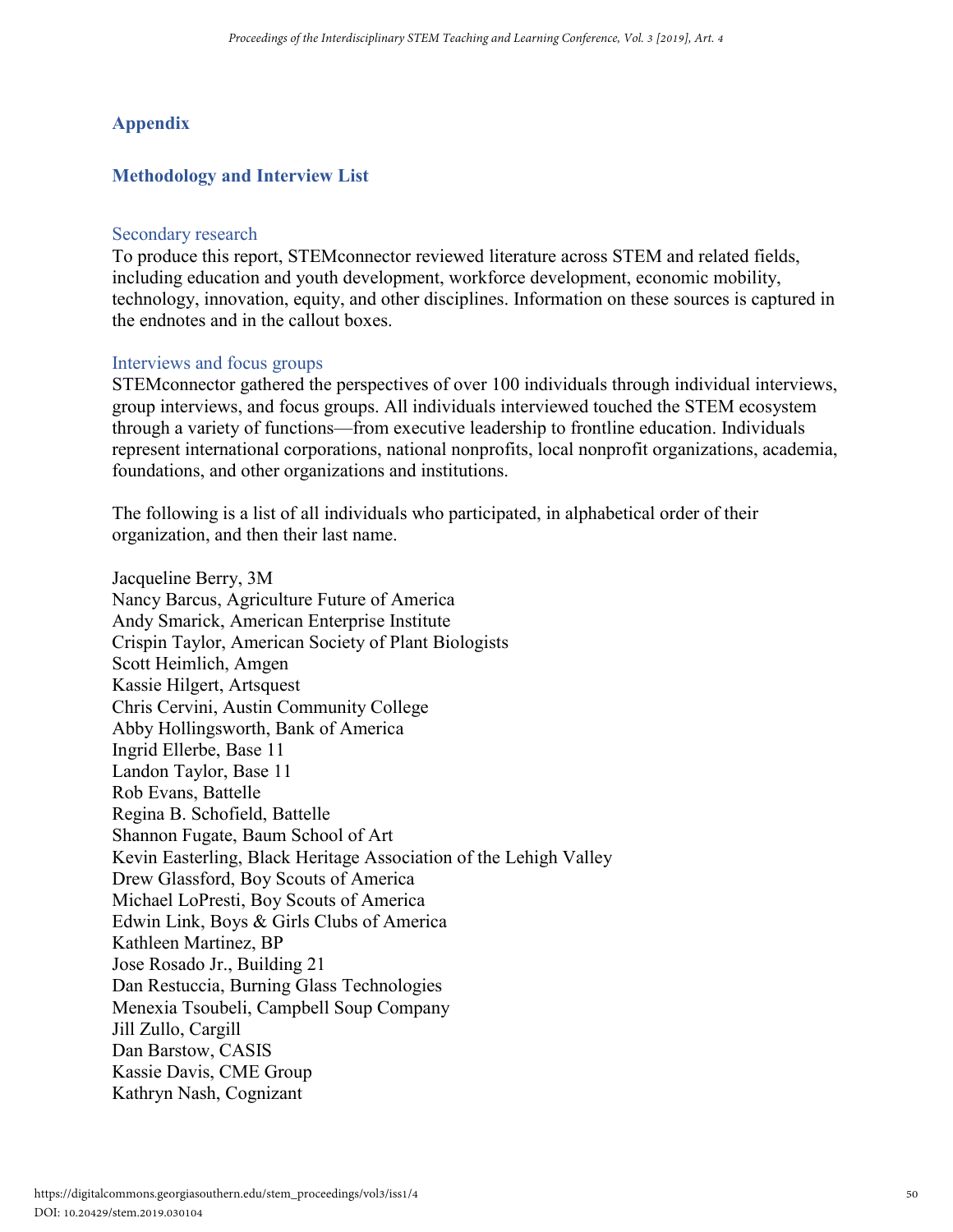Ruthe Farmer, CS for All Mark Hays, Dallas County Community College District Jason Treadway, Dallas County Community College District Al Bunshaft, Dassault Systèmes Randolph Guschl, Delaware Foundation for Science and Mathematics Education Tonie Leatherberry, Deloitte Cindy Moss, Discovery Education Suzanne Thompson, Discovery Education Anna Watt, Discovery Education Steve Peterson, Eaton Bryan Contreras, ENCOURA Melanie Goodson, ENCOURA Mark Greenlaw, FIRST Mark Rosenberg, Florida International University Prashant Javkar, Ford Motor Company Eileen Yang, Genentech Nicole Smith, Georgetown University Center on Education and the Workforce Chris Nowicki, Gulfstream Jessica Katzbeck, Haven House Sonya Smith, Howard University Barb Bidan, Indeed.com Gabriela González, Intel Lori Beer, JPMorgan Chase & Co. Dane Boyington, Learning Blade Sheila Boyington, Learning Blade Brendan Cotter, Lehigh and Northampton Transportation Authority Layne Turner, Lehigh County Drug and Alcohol Services Maggie Hadinger, Lehigh Valley Health Network Brian Abel, Lehigh Valley Health Network Carmen Guzman-McLaughlin, Lehigh Valley Health Network Steven Braun, Mead Johnson Nutrition David Neils, Mentored Pathways Leigh Teece, Mentored Pathways Janine Ingram, MIND Research Institute Daphne Dorsey, Monsanto Melissa Harper, Monsanto Cheryl Davidson, Northwell Health Lauren Pearson, Northwell Health Mitzi Montoya, Oregon State University Lori Molloy, North Penn Legal Services Teri Haddad, PBS-39 Director of Education Kevin O'Sullivan, PepsiCo Deepali Palta, PepsiCo Ignace Conic, Prudential Financial Susan Croll, Regeneron Angi Calkins, Regeneron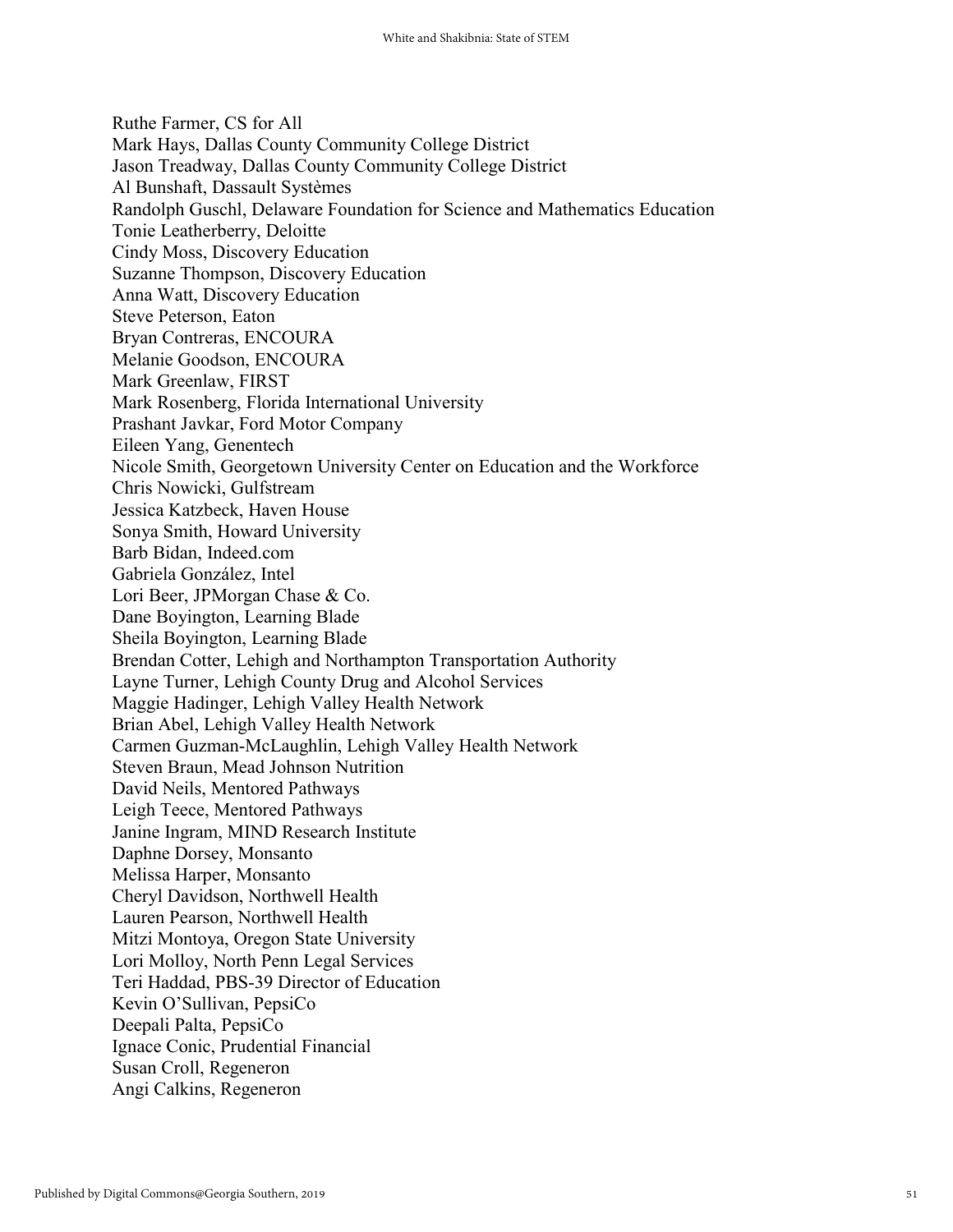Donna Dimke, Regeneron Potoula Gjidija, Regeneron Michael Palis, Rutgers University-Camden Ann Woo, Samsung Jenny Kopach, Science Olympiad John Loehr, Science Olympiad Gerald Putz, Science Olympiad Regina Stroud, Skyline College Mark Garrett, Smithfield Foods Alexander Alonso, Society for Human Resource Management Johnny Taylor, Society for Human Resource Management Kumar Garg, Society for Science and the Public Ron Ottinger, STEM Next Opportunity Fund Brian Jones, Strayer University Balaji Ganapathy, Tata Consultancy Services Lina Klebanov, Tata Consultancy Services Lonnie Wishom, Tata Consultancy Services Zach Levine, Teach.org Tara Carcillo, The Clearing Matt Davidson, The Robert D. and Billie Ray Center at Drake University Stephanie Oppel, The Robert D. and Billie Ray Center at Drake University Scott Raecker, The Robert D. and Billie Ray Center at Drake University Olga Bolden-Tiller, Tuskegee University Cara Gizzi, Underwriters Laboratories Greg Washington, University of California, Irvine, Samueli School of Engineering Beth Broome, University of California, Davis Stan Elliott, University of Central Missouri Leslie Flynn, University of Iowa Tania Evans, University of Maryland Baltimore County Michelle Hewitt, University of Maryland Baltimore County Freeman Hrabowski, University of Maryland Baltimore County Uchenna Osia, University of Maryland Baltimore County Amanda Ross, University of Maryland Baltimore County Greg Simmons, University of Maryland Baltimore County Janet Marling, University of North Georgia Marc Schulman, USA Science & Engineering Festival Michelle Joseph, Verizon Foundation Justina Nixon-Saintil, Verizon Foundation Blair Bennett, Walmart Becca Shaddox, Walmart Lisa Raisor, Western Governors University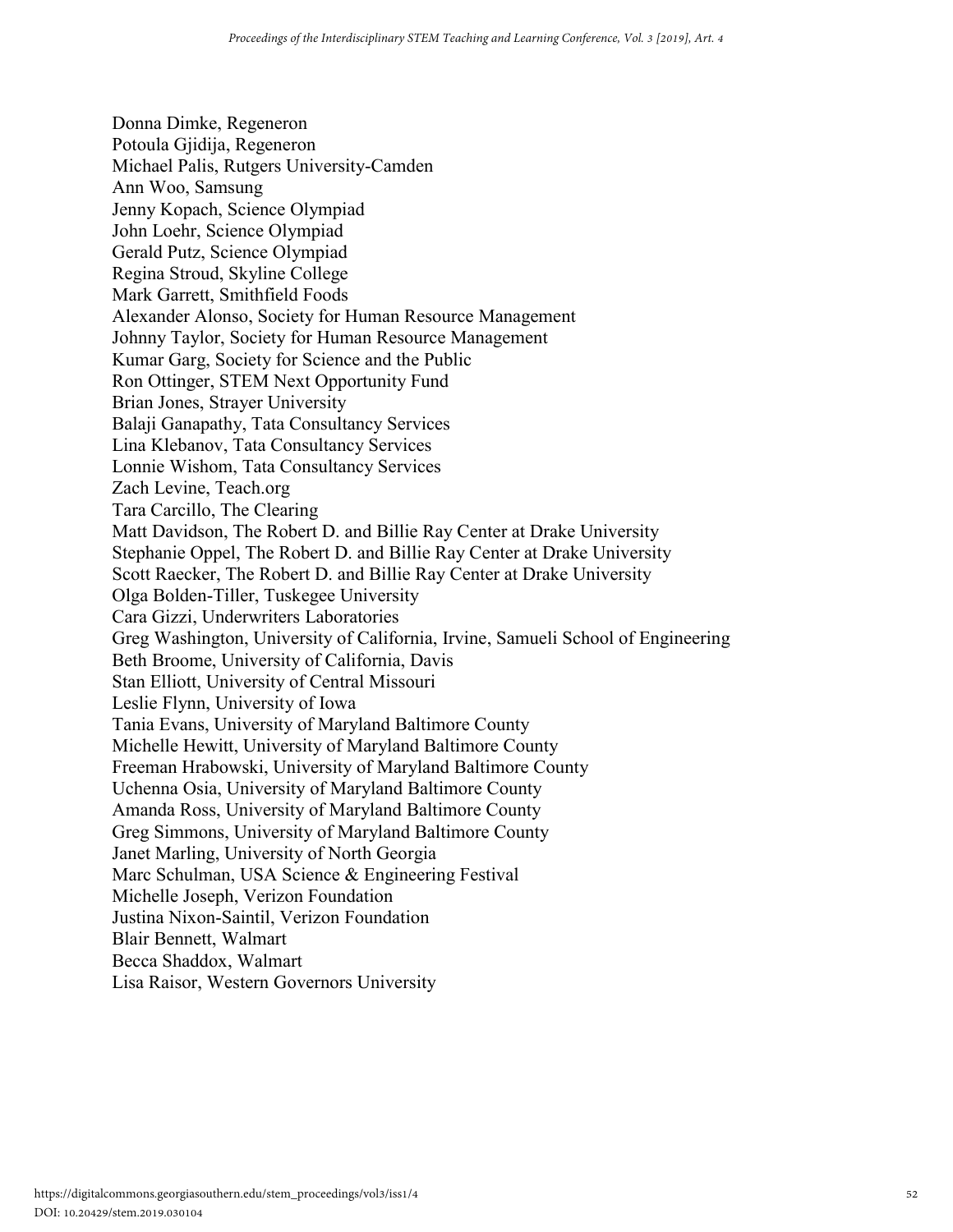#### **References**

- Albanesi, S., Gregory, V., Patterson, C., and Sahin, A. (27 March 2013). Is Job Polarization Holding Back the Labor Market? *Federal Reserve Bank of New York*. Retrieved from [http://libertystreeteconomics.newyorkfed.org/2013/03/is-job-polarization-holding-back](http://libertystreeteconomics.newyorkfed.org/2013/03/is-job-polarization-holding-back-the-labor-market.html)[the-labor-market.html](http://libertystreeteconomics.newyorkfed.org/2013/03/is-job-polarization-holding-back-the-labor-market.html)
- Anthony P. Carnevale et al., (2015). Learning While Earning: The New Normal. *Georgetown University Center on Education and the Workforce*. Retrieved from <https://cew.georgetown.edu/wp-content/uploads/Working-Learners-Report.pdf>
- Austin, B., Glaeser, E. and Summers, L. (2018). Saving the Heartland: Place-Based Policies in 21st Century America. *Brookings Papers on Economic Activity, A Conference Draft*. Retrieved from [https://www.brookings.edu/bpea-articles/saving-the-heartland-place](https://www.brookings.edu/bpea-articles/saving-the-heartland-place-based-policies-in-21st-century-america/)[based-policies-in-21st-century-america/](https://www.brookings.edu/bpea-articles/saving-the-heartland-place-based-policies-in-21st-century-america/)
- Autor, D. and Salomons, A. (8 March 2018). Is automation labor-displacing? Productivity growth, employment, and the labor share. *The Brookings Institution*. Retrieved from [https://www.brookings.edu/bpea-articles/is-automation-labor-displacing-productivity](https://www.brookings.edu/bpea-articles/is-automation-labor-displacing-productivity-growth-employment-and-the-labor-share/)[growth-employment-and-the-labor-share/](https://www.brookings.edu/bpea-articles/is-automation-labor-displacing-productivity-growth-employment-and-the-labor-share/)
- Barbara Gault, Lindsey Reichlin, and Stephanie Román. (2014). College Affordability for Low-Income Adults: Improving Returns on Investment for Families and Society. Report, IWPR #C412. *Washington, DC: Institute for Women's Policy Research*.
- Bughin, J., Chui, M., Dewhurst, M., George, K., Manyika, J., Miremadi, M., and Willmot, P. (January 2017). A Future That Works: Automation, Employment, and Productivity. *McKinsey & Company*. Retrieved from [https://www.mckinsey.com/~/media/McKinsey/Global percent20Themes/Digital](https://www.mckinsey.com/~/media/McKinsey/Global%20Themes/Digital%20Disruption/Harnessing%20automation%20for%20a%20future%20that%20works/MGI-A-future-that-works_Full-report.ashx)  [percent20Disruption/Harnessing percent20automation percent20for percent20a](https://www.mckinsey.com/~/media/McKinsey/Global%20Themes/Digital%20Disruption/Harnessing%20automation%20for%20a%20future%20that%20works/MGI-A-future-that-works_Full-report.ashx)  [percent20future percent20that percent20works/MGI-A-future-that-works\\_Full](https://www.mckinsey.com/~/media/McKinsey/Global%20Themes/Digital%20Disruption/Harnessing%20automation%20for%20a%20future%20that%20works/MGI-A-future-that-works_Full-report.ashx)[report.ashx](https://www.mckinsey.com/~/media/McKinsey/Global%20Themes/Digital%20Disruption/Harnessing%20automation%20for%20a%20future%20that%20works/MGI-A-future-that-works_Full-report.ashx)
- Carnevale, A., Melton, M., and Smith, N. (2011). STEM. *Georgetown University's Center on Education and the Workforce*. Retrieved from [https://1gyhoq479ufd3yna29x7ubjn](https://1gyhoq479ufd3yna29x7ubjn-wpengine.netdna-ssl.com/wp-content/uploads/2014/11/stem-complete.pdf)[wpengine.netdna-ssl.com/wp-content/uploads/2014/11/stem-complete.pdf](https://1gyhoq479ufd3yna29x7ubjn-wpengine.netdna-ssl.com/wp-content/uploads/2014/11/stem-complete.pdf)
- Carnevale, A., Smith, N., Strohl, J. (June 2010). Help Wanted: Projecting Jobs and Education Requirements Through 2018. *Georgetown University Center on Education and the Workforce*. Retrieved from<https://cew.georgetown.edu/cew-reports/help-wanted/>
- Carnevale, A., Smith, N., Strohl, J. (June 2013). Recovery: Job Growth and Education Requirements Through 2020. *Georgetown University Center on Education and the Workforce*. Retrieved from [https://cew.georgetown.edu/cew-reports/recovery-job-growth](https://cew.georgetown.edu/cew-reports/recovery-job-growth-and-education-requirements-through-2020/)[and-education-requirements-through-2020/](https://cew.georgetown.edu/cew-reports/recovery-job-growth-and-education-requirements-through-2020/)
- Casselman, B. (24 October 2017). A Peek at Future Jobs Shows Growing Economic Divides. *The New York Times*. Retrieved from
	- <https://www.nytimes.com/2017/10/24/business/economy/future-jobs.html>
- Columbus, R. and Cooper, P. (October 2017). Numbers Behind 10 Contemporary Issues in Higher Education Policy. *AEI*. Retrieved from [http://www.aei.org/wp](http://www.aei.org/wp-content/uploads/2017/10/Numbers-Behind-10-Contemporary-Issues-in-Higher-Education-Policy.pdf)[content/uploads/2017/10/Numbers-Behind-10-Contemporary-Issues-in-Higher-](http://www.aei.org/wp-content/uploads/2017/10/Numbers-Behind-10-Contemporary-Issues-in-Higher-Education-Policy.pdf)[Education-Policy.pdf](http://www.aei.org/wp-content/uploads/2017/10/Numbers-Behind-10-Contemporary-Issues-in-Higher-Education-Policy.pdf)
- Degol, J. and Wang, M. (1 December 2013). Motivational Pathways to STEM Career Choices: Using Expectancy-Value Perspective to Understand Individual and Gender Differences in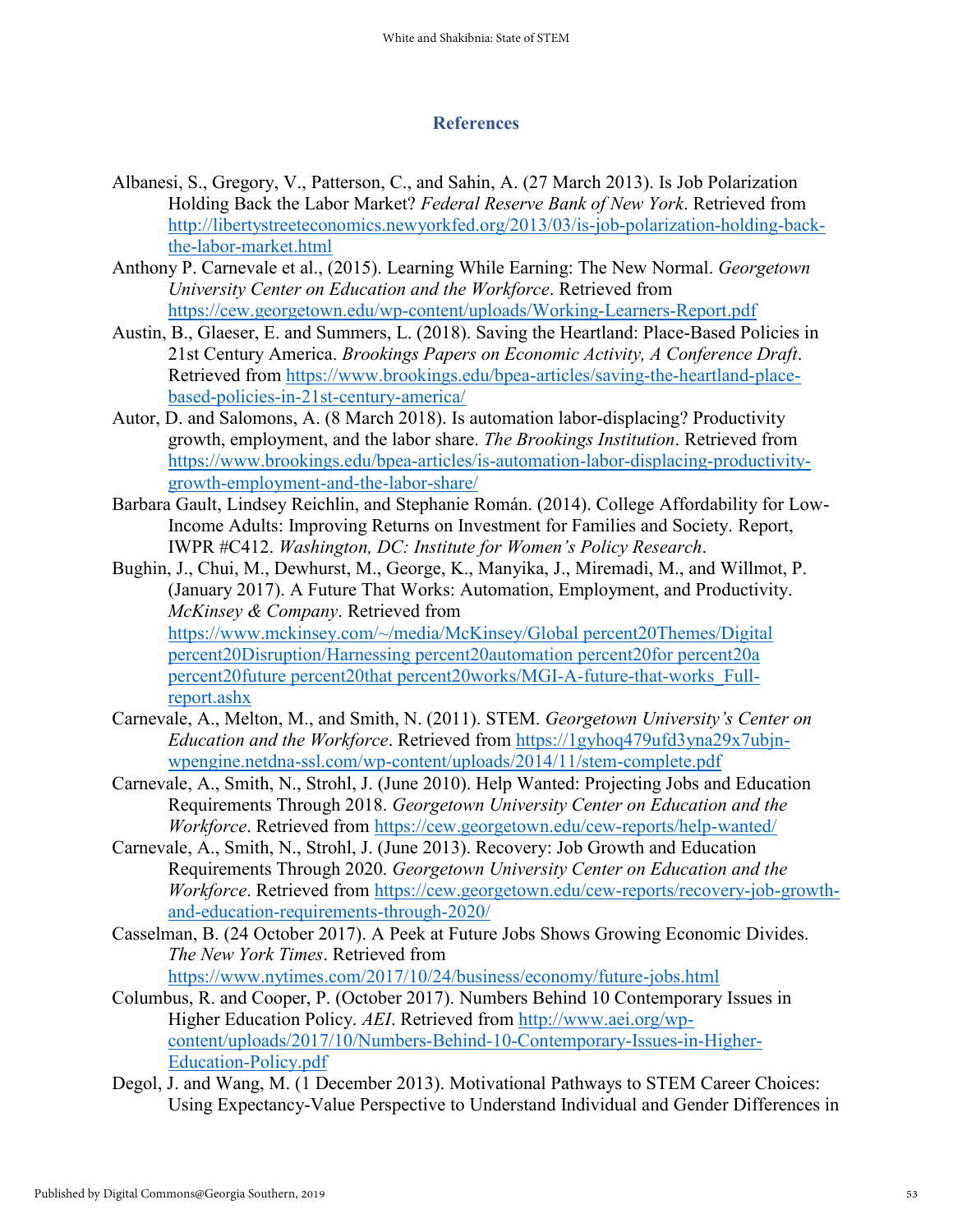STEM Fields. *National Institute of Health*. Retrieved from <https://www.ncbi.nlm.nih.gov/pmc/articles/PMC3843492/pdf/nihms518068.pdf>

- Fortune Magazine Editors Fortune 500 CEO Survey. (June 4, 2015). *Fortune*. Retrieved from <http://fortune.com/2015/06/04/fortune-500-ceo-survey/>
- Frey, W. (14 March 2018). The U.S. will become "minority white" in 2045, Census projects. *The Brookings Institution*. Retrieved from [https://www.brookings.edu/blog/the](https://www.brookings.edu/blog/the-avenue/2018/03/14/the-us-will-become-minority-white-in-2045-census-projects)[avenue/2018/03/14/the-us-will-become-minority-white-in-2045-census-projects](https://www.brookings.edu/blog/the-avenue/2018/03/14/the-us-will-become-minority-white-in-2045-census-projects)
- Funk, C., Hefferon, M., and Kennedy, B. (17 January 2018). Half of Americans think young people don't pursue STEM because it is too hard. *Pew Research Center*. Retrieved from [http://www.pewresearch.org/fact-tank/2018/01/17/half-of-americans-think-young-people](http://www.pewresearch.org/fact-tank/2018/01/17/half-of-americans-think-young-people-dont-pursue-stem-because-it-is-too-hard/)[dont-pursue-stem-because-it-is-too-hard/](http://www.pewresearch.org/fact-tank/2018/01/17/half-of-americans-think-young-people-dont-pursue-stem-because-it-is-too-hard/)
- Garland, S. (28 August 2013). Growing income achievement gap overshadows race. *The Hechinger Report.* Retrieved from [http://hechingerreport.org/growing-income](http://hechingerreport.org/growing-income-achievement-gap-overshadows-race/)[achievement-gap-overshadows-race/](http://hechingerreport.org/growing-income-achievement-gap-overshadows-race/)
- Hallett, R. and Hutt, R. (7 June 2016). 10 jobs that didn't exist 10 years ago. *World Economic Forum*. Retrieved from [https://www.weforum.org/agenda/2016/06/10-jobs-that-didn-t](https://www.weforum.org/agenda/2016/06/10-jobs-that-didn-t-exist-10-years-ago/)[exist-10-years-ago/](https://www.weforum.org/agenda/2016/06/10-jobs-that-didn-t-exist-10-years-ago/)
- IT Glossary. Artificial Intelligence (AI). *Gartner. Retrieved* from [https://www.gartner.com/it](https://www.gartner.com/it-glossary/artificial-intelligence)[glossary/artificial-intelligence](https://www.gartner.com/it-glossary/artificial-intelligence)
- Kharas, H. (30 June 2017). Future Development Reads: Is automation a threat? *The Brookings Institution*. Retrieved from [https://www.brookings.edu/blog/future](https://www.brookings.edu/blog/future-development/2017/06/30/future-development-reads-is-automation-a-threat/)[development/2017/06/30/future-development-reads-is-automation-a-threat/](https://www.brookings.edu/blog/future-development/2017/06/30/future-development-reads-is-automation-a-threat/)
- Krupnick, Matt. (9 April 2018) Even if they want to go to college, millions of adults live in higher education "deserts". *The Hechinger Report*. Retrieved from [http://hechingerreport.org/even-if-they-want-to-go-to-college-millions-of-adults-live-in](http://hechingerreport.org/even-if-they-want-to-go-to-college-millions-of-adults-live-in-higher-education-deserts)[higher-education-deserts](http://hechingerreport.org/even-if-they-want-to-go-to-college-millions-of-adults-live-in-higher-education-deserts)
- Kulkarni, S., Liu, S., Muro, M., and Whiton, J. (November 2017). Digitalization and the American workforce. *The Brookings Institution*. Retrieved from <https://www.brookings.edu/research/digitalization-and-the-american-workforce/>
- Korinek, A. and Stiglitz, J. (2017, December). Artificial Intelligence and Its Implications for Income Distribution and Unemployment. *The National Bureau of Economic Research*. Retrieved from<http://www.nber.org/papers/w24174.pdf>
- Lynch, D. (7 November 2017). New Skills Marketplace- Doug Lynch on Corporate Education. [Audio blog post]. *AEI*. Retrieved from [http://www.aei.org/multimedia/new-skills](http://www.aei.org/multimedia/new-skills-marketplace-doug-lynch-on-corporate-education/)[marketplace-doug-lynch-on-corporate-education/](http://www.aei.org/multimedia/new-skills-marketplace-doug-lynch-on-corporate-education/)
- Manyika, J. (December 2017). What is the Future of Work? [Audio blog post]. *McKinsey & Company.* Retrieved from [https://www/mckinsey.com/global-themes/future-of](https://www/mckinsey.com/global-themes/future-of-organizations-and-work/what-is-the-future-of-workpodcast)[organizations-and-work/what-is-the-future-of-workpodcast](https://www/mckinsey.com/global-themes/future-of-organizations-and-work/what-is-the-future-of-workpodcast)
- National Academies of Sciences, Engineering, and Medicine. (2016). Developing a National STEM Workforce Strategy: A Workshop Summary. Retrieved from [https://www.nap.edu/catalog/21900/developing-a-national-stem-workforce-strategy-a](https://www.nap.edu/catalog/21900/developing-a-national-stem-workforce-strategy-a-workshop-summary)[workshop-summary](https://www.nap.edu/catalog/21900/developing-a-national-stem-workforce-strategy-a-workshop-summary)
- National Science Board. (2015). Revisiting the STEM Workforce, A Companion to Science and Engineering Indicators 2014. *National Science Foundation*. Retrieved from <https://www.nsf.gov/nsb/publications/>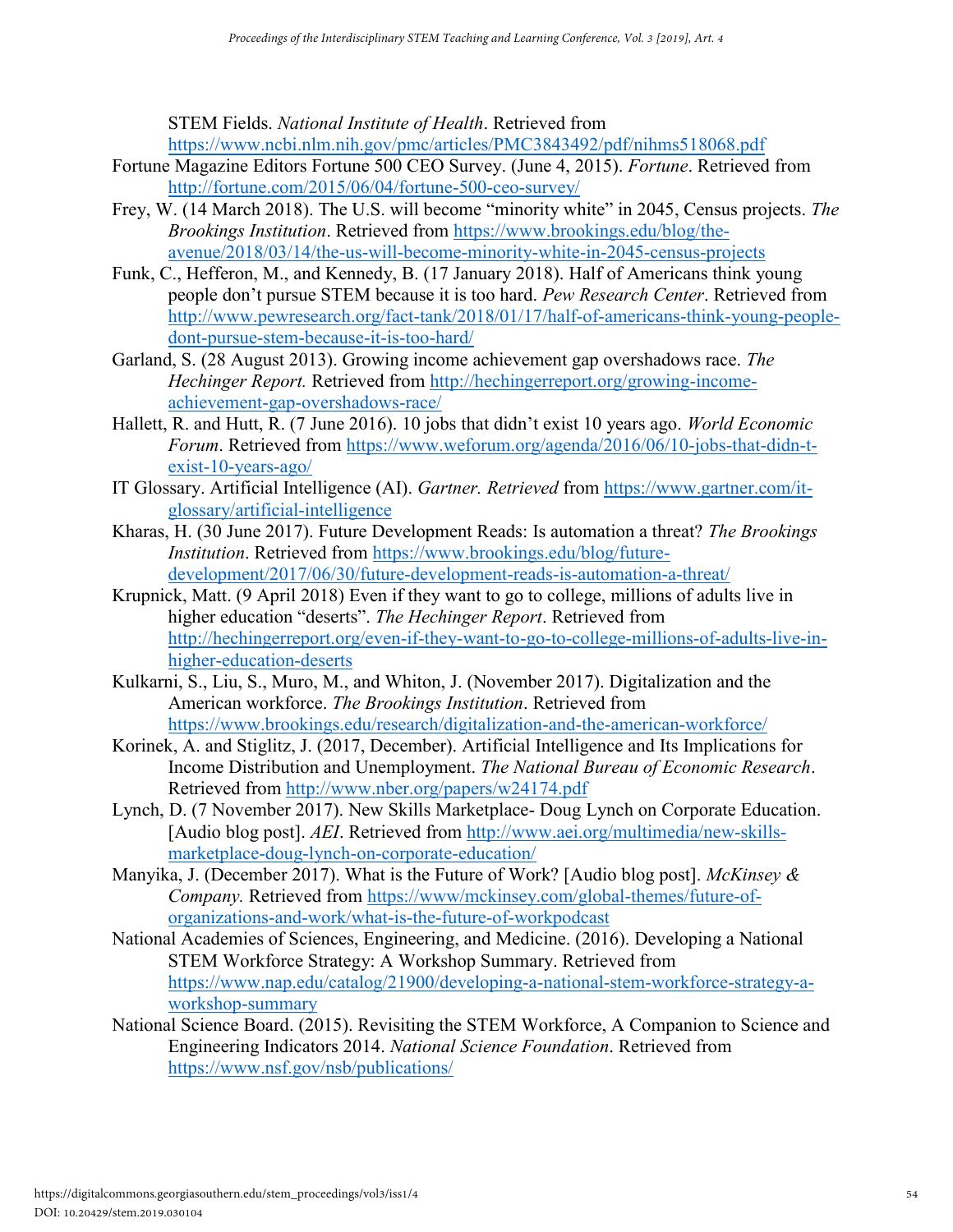- Nix, S., Perez-Felkner, L, and Thomas, K. (9 June 2015). Perceived mathematical ability under challenge: a longitudinal perspective on sex segregation among STEM degree fields. *Frontiers in Psychology*. Retrieved from <https://www.frontiersin.org/articles/10.3389/fpsyg.2015.00530/full>
- Office of the Vice Chancellor of Human Resources. (March 2009). Writing Effective Job Descriptions. *University of Illinois at Chicago*. Retrieved from: [https://www.hr.uic.edu/UserFiles/Servers/Server\\_2716/File/d\\_hiring/guide\\_writing\\_jobd](https://www.hr.uic.edu/UserFiles/Servers/Server_2716/File/d_hiring/guide_writing_jobdescriptions.pdf) [escriptions.pdf](https://www.hr.uic.edu/UserFiles/Servers/Server_2716/File/d_hiring/guide_writing_jobdescriptions.pdf)
- Opportunity Index. (2017). The 2017 Opportunity Index. Retrieved from <https://opportunityindex.org/resources/>
- Pethokoukis, J. (8 January 2018). Yes, AI can create more jobs than it destroys. Here's how. *AEI*. Retrieved from [http://www.aei.org/publication/yes-ai-can-create-more-jobs-than-it](http://www.aei.org/publication/yes-ai-can-create-more-jobs-than-it-destroys-heres-how/)[destroys-heres-how/](http://www.aei.org/publication/yes-ai-can-create-more-jobs-than-it-destroys-heres-how/)
- Ratcliffe, C. (September 2015). Child Poverty and Adult Success. *Urban Institute*. Retrieved from [https://www.urban.org/sites/default/files/publication/65766/2000369-Child-](https://www.urban.org/sites/default/files/publication/65766/2000369-Child-Poverty-and-Adult-Success.pdf)[Poverty-and-Adult-Success.pdf](https://www.urban.org/sites/default/files/publication/65766/2000369-Child-Poverty-and-Adult-Success.pdf)
- Restuccia, D., Taska, B., and Bittle, S. (March 2018). Different Skills, Different Gaps: Measuring and Closing the Skills Gap. *Burning Glass Technologies and the U.S. Chamber of Commerce Foundation*. Retrieved from <https://www.burningglass.com/research-project/skills-gap-different-skills-different-gaps/>
- Sawhill, I. (2015). Taking On the Opportunity Gap. *Education Next*. Retrieved from [http://educationnext.org/taking-on-the-opportunity-gap-our-kids-robert-putnam-book](http://educationnext.org/taking-on-the-opportunity-gap-our-kids-robert-putnam-book-review/)[review/](http://educationnext.org/taking-on-the-opportunity-gap-our-kids-robert-putnam-book-review/)
- The STEM Imperative. (2018). *Smithsonian Science Education Center*. Retrieved from <https://ssec.si.edu/stem-imperative>
- Thompson, D. (26 October 2017). Why Nerds and Nurses Are Taking Over the U.S. Economy. *The Atlantic*. Retrieved from [https://www.theatlantic.com/business/archive/2017/10/the](https://www.theatlantic.com/business/archive/2017/10/the-future-of-jobs-polarized-unequal-and-health-care/543915/)[future-of-jobs-polarized-unequal-and-health-care/543915/](https://www.theatlantic.com/business/archive/2017/10/the-future-of-jobs-polarized-unequal-and-health-care/543915/)
- United States Census Bureau. (December 2017). Educational Attainment in the United States: 2017. [https://www.census.gov/data/tables/2017/demo/education-attainment/cps-detailed](https://www.census.gov/data/tables/2017/demo/education-attainment/cps-detailed-tables.html)[tables.html](https://www.census.gov/data/tables/2017/demo/education-attainment/cps-detailed-tables.html)
- United States Census Bureau. (2017). Quick Facts: United States. Retrieved from <https://www.census.gov/quickfacts/fact/table/US/PST045217>
- United States Census Bureau. (20 September 2017). Startup Firms Created Over 2 Million Jobs in 2015. Retrieved from [https://www.census.gov/newsroom/press](https://www.census.gov/newsroom/press-releases/2017/business-dynamics.html)[releases/2017/business-dynamics.html](https://www.census.gov/newsroom/press-releases/2017/business-dynamics.html)
- U.S. Department of Education, National Center for Education Statistics. (22 September 2015). School Composition and the Black-White Achievement Gap. *National Assessment of Educational Practices*. Retrieved from<https://nces.ed.gov/nationsreportcard/studies/gaps/>
- U.S. Department of Education, National Center for Education Statistics (2012). Public Elementary/Secondary School Universe Survey, 2000-01, 2005-06, 2009-10, and 2010- 11. Retrieved from [https://nces.ed.gov/programs/digest/d12/tables/dt12\\_046.asp](https://nces.ed.gov/programs/digest/d12/tables/dt12_046.asp)
- U.S. Department of Education, National Center for Education Statistics. (2012). Table 98: Number of public school districts and public and private elementary and secondary schools: Selected years, 1869-70 through 2010-11. In U.S. Department of Education,